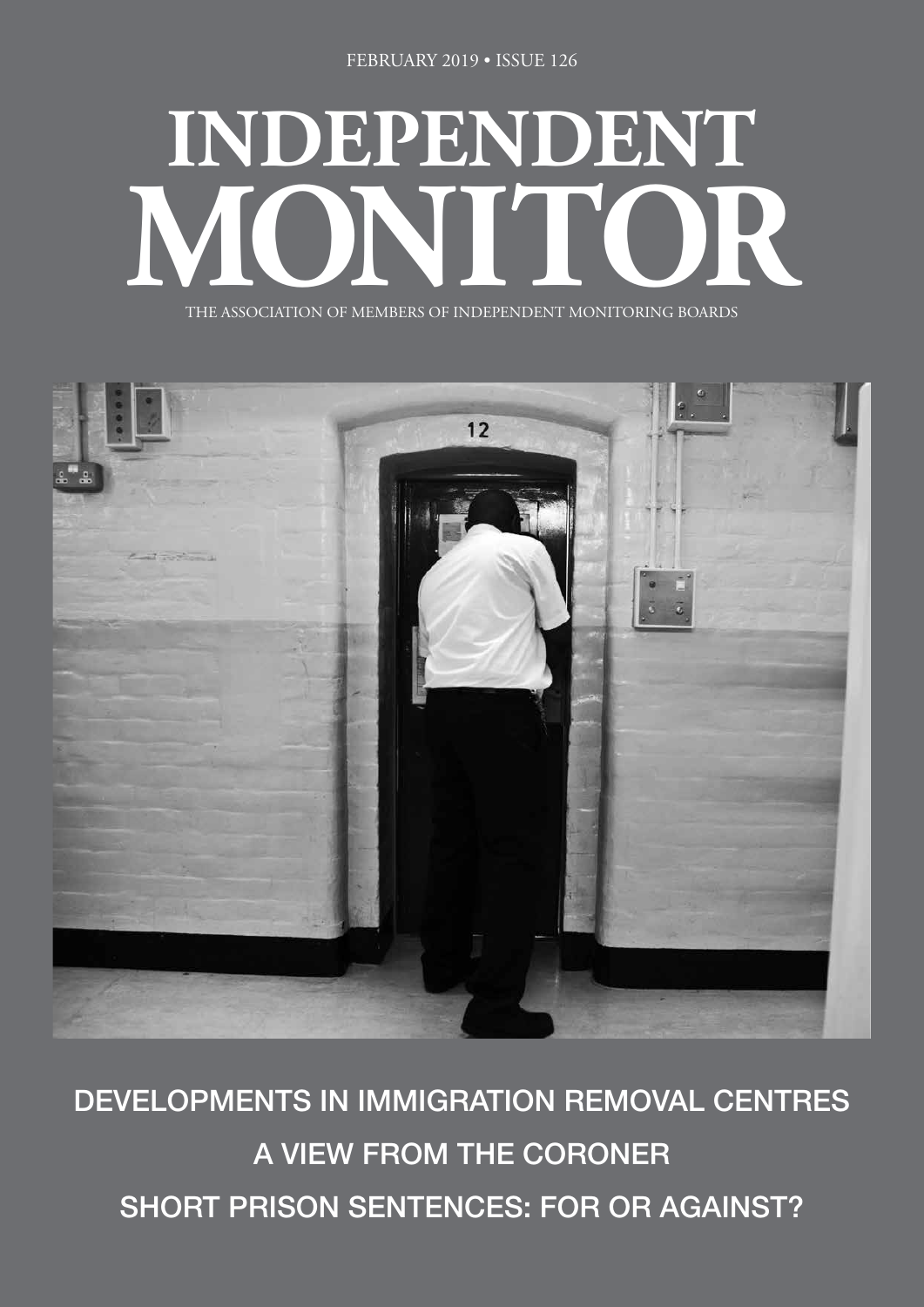The most recent edition of the Prison Reform Trust's<br>
Bromley Briefings includes an article on the subject<br>
of indeterminate sentences. Dirk van Zyl Smit and<br>
Catherine Appleton examine the evidence from the<br>
United Kingdo Bromley Briefings includes an article on the subject of indeterminate sentences. Dirk van Zyl Smit and Catherine Appleton examine the evidence from the The UK has more life-sentenced prisoners per 100,000 of population than any other country in Europe (even Russia). Such prisoners make up more than 10% of the sentenced population in UK prisons, again higher than any other European country (and in this respect even higher than the United States). The high number of life-sentenced prisoners is attributed to a number of factors, including the mandatory life sentence for murder and the wide range of offences for which discretionary life sentences are available.

It is not only the prevalence of life sentences that presents an attention-grabbing trend. The tariffs set as part of the sentence are long, and increasing. The average minimum tariff imposed for murder has risen from 12.5 years in 2003 to 21.3 years in 2016. In England and Wales the number of prisoners sentenced to a whole life term was nil in 1982; it rose to 22 in 2005, and to 63 in 2018. Although in law it is possible for the Secretary of State to release a whole life term prisoner, none has ever been released in the UK.

Sentences of Imprisonment for Public Protection were abolished in England and Wales in 2012, but not with retrospective effect. In September 2018 there were still 2,598 prisoners serving an IPP, 89% of whom had passed the tariff set by the court as the punishment element of the sentence. What is more, increasing numbers are being recalled to prison, threatening to boost the number of IPP prisoners.

A life sentence places the prisoner totally in the hands of the state. He has no guarantee of ever being released. That is not to say that there is no place for the life sentence (though some states manage without it), but there is a compelling case for caution in its use. Some years ago there was pressure from the higher judiciary for the replacement of the mandatory life sentence for murder by a fixed term sentence as determined by the sentencing judge. Whether such a change would be palatable to government in the current climate is doubtful, but the figures, and international comparisons, presented by van Zyl Smit and Appleton amount to a very strong argument for some reconsideration of the use of the life sentence in UK sentencing.

# EDITORIAL CONTENTS

| Stephen Shaw examines developments in IRCs and     |
|----------------------------------------------------|
| their lessons for prison IMBs                      |
|                                                    |
| A coroner's eye view from Chris Woolley            |
|                                                    |
| Nuffield Health project 8                          |
| Miranda Davies outlines a project examining        |
| healthcare in prisons                              |
| Restrict short sentences 10                        |
| Vicki Cardwell argues that short sentences are     |
| negative and should be restricted                  |
| Retain short sentences 10                          |
| Professor Ken Pease and Elizabeth Bourgeois argue  |
| that there is a place for short sentences          |
| Monitoring night state  12                         |
| Sue Bird reports on a night visit to High Down     |
|                                                    |
| A personal view from Anne Rogers                   |
| Repatriation of foreign nationals  14              |
| Anu Liisanantti explains the intricacies of        |
| transferring foreign national prisoners            |
| Rehabilitation through drama  16                   |
| The work of Clean Break is described by Erin       |
| Gavaghan                                           |
| Recruiting graduate staff 18                       |
| Natasha Porter has set up a scheme to encourage    |
| graduates to join the prison service               |
|                                                    |
| From Rob Wondrak                                   |
| A joined-up approach to rehabilitation  20         |
| Celia Howells is inspired at the launch of ReSTART |
|                                                    |
| A report on the segregation workshop               |
| <b>Report summaries 22</b>                         |
| Patience Seebohm selects and summarises reports    |
| Snippets from Sisyphus24                           |
|                                                    |

#### Association of Members of Independent Monitoring Boards • amimb.org.uk

Our official address is 14 King Charles House, Cavalier Court, Bumpers Farm, Chippenham, SN14 6LH. AMIMB is a Charitable Incorporated Organisation and our registered charity number is 1164048.

Membership of AMIMB is open to serving members of IMBs in prisons and immigration removal centres in England and Wales. Associate membership is open to anyone interested in penal affairs. AMIMB represents board members by presenting their views wherever they need to be known. AMIMB campaigns for change, both through its own efforts and by liaising with other groups, including via the Criminal Justice Alliance. Membership of AMIMB allows board members to have a say in the direction of boards and penal policy generally.

#### Independent Monitor

**Editor** Gordon Cropper gordon.cropper@btinternet.com 07984 494985 Views expressed in the *Independent Monitor* are not necessarily those of AMIMB. ISSN 1746–1197

Patron Lord Phillips of Worth Matravers President Baroness Vivien Stern Vice-presidents Professor Rod Morgan His Hon John Samuels QC

#### The AMIMB executive is:

Chair: Chris Hammond *(Wormwood Scrubs)*  Treasurer: Anne Rogers *(Brixton)*  Secretary: Helen Boothman *(Littlehey)* helen.boothman@amimb.org.uk

#### Committee members:

Sue Bird *(HighDown)* Andra Coady (*High Down*) Anne Finlayson (*Cookham Wood)* Margaret Haseler *(Thameside)* Linda Johnson *(Isle of Wight)* Rebecca Major *(Wealstun)*

MIMB

Camilla Poulton *(Pentonville)* Anne Rogers *(Brixton)* Brian Thomas *(Parc)* Luke Toomey *(Winchester)* Gordon Cropper *(Associate)*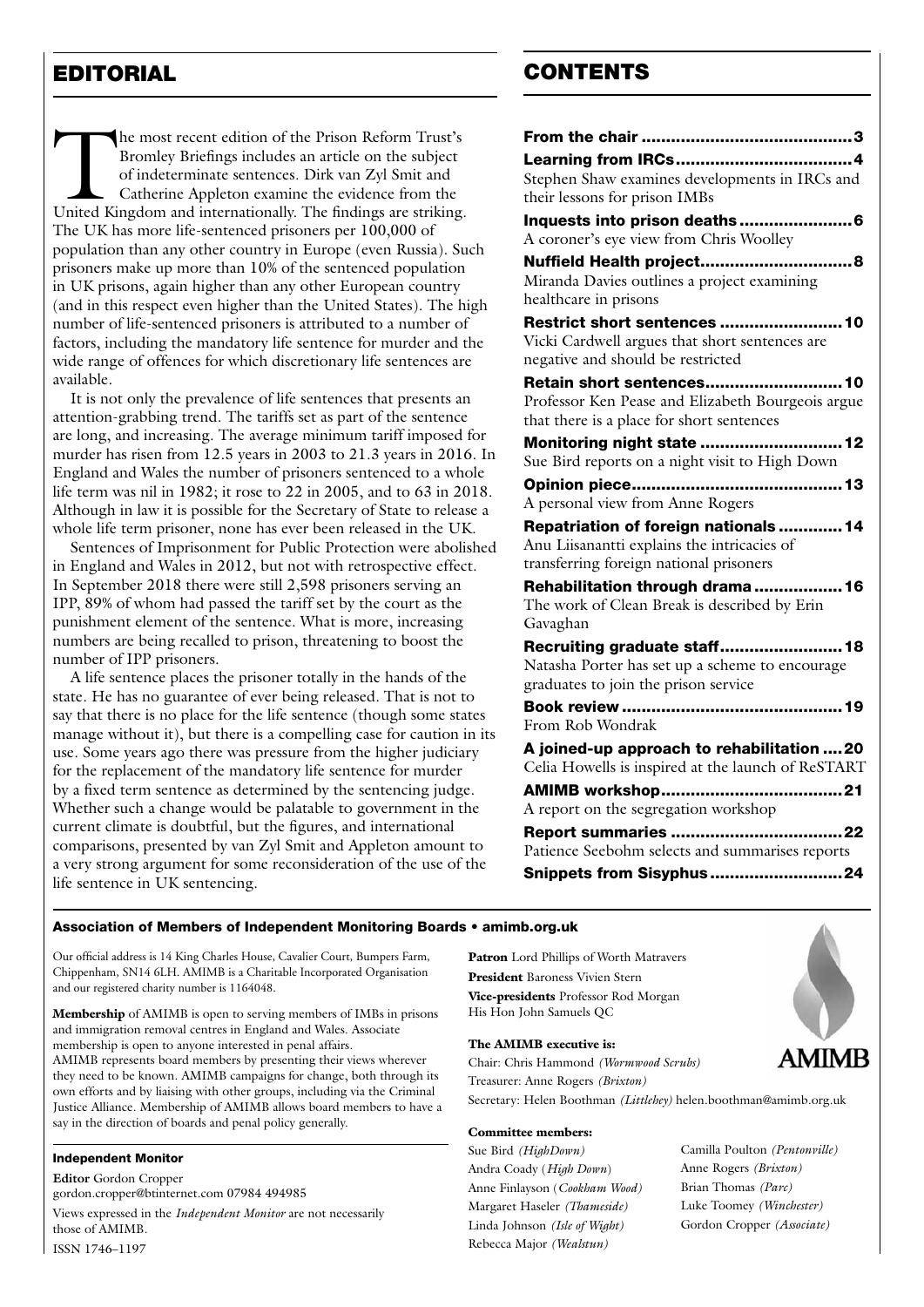# AMIMB

# A place for IMBs amid the 'general chaos'



FROM THE CHAIR Chris Hammond

As the newly elected chair of AMIMB the editor has invited me to write a few words to the readership of the Monitor. I joined the IMB at Wormwood Scrubs eight years ago and at that time the huge cuts in the system that prisons have come to experience had not yet happened. The years since have seen an enormous decline in nearly every aspect of the national prison estate. The consequences for individual IMB members and their boards have been vast and acute as they have tried to ensure that prisoners continue to be treated fairly in what must be some of the most challenging circumstances since boards were created. I continue to meet people who cannot believe that IMB volunteers go into prisons, of all categories, daily, unannounced "armed with a whistle" to talk with prisoners as and when is necessary.

There has been a general realisation that the cuts in the budget of the then NOMS were far too deep and the more recent reforms, actual and proposed, are testimony to this belief. The swamping of many prisons with illicit psychoactive drugs, often brought in by drone, has been another additional factor adding to the general chaos.

#### Step in the right direction

The ten-prisons project is a step in the right direction for these reforms, with millions of pounds being spent on these ten prisons. However, this is only ten out of the hundred plus establishments, all of which need urgent attention. The recruitment of many additional staff has to be welcomed as is the reform of the Community Rehabilitation Company system, which in many regions has been quite disastrous. The realisation that one in five people leaving prison with a sentence of less than six months are homeless is nothing short of another scandal. The £6m pilot to provide stable accommodation for up to two years for people leaving HMPs Leeds, Pentonville and Bristol is to be highly welcomed and watched attentively for future wholescale action. The proposed changes to the probation service, which are intended in response to the recommendations of the Justice Select Committee, are another example of the change in thinking and the necessary reforms.

The demands for the public accountability of prisons have developed apace in the last eight years and the IMB plays a most important role in these demands. AMIMB welcomed the Karen Page review for the then National Council. It was quite clear that there need to be "improvements first and foremost in the IMB structures of governance". This has come about in the recent months with the appointment of the chair, Dame Anne Owers, and very recently the appointment of the management board and regional representatives. AMIMB looks forward to having a very positive relationship with those in the new structures. It is clearly of the utmost importance that volunteer IMB members have a voice via these and the AMIMB structure so that IMB Boards feel and know that what they daily experience is understood by "the powers that be". It is very encouraging that in recent times quite a few IMB statements about their monitoring of particular prisons have appeared in the national press and elsewhere.

AMIMB is of course a charity and its income comes from the annual subscriptions of its members. It is very conscious that it needs to expand its numbers both to fulfill its objectives and to be financially secure. It encourages members to introduce new IMB members to AMIMB. A joining form is included in this Monitor.

The tentative plans for 2019 include a visit to Leyhill and another to a northern prison, meetings in the north of England and in London with topics including OMIC, drugs and "What makes a good prison?" Details will follow both on our web site and our media outlets whose addresses are published in this magazine.

The executive committee is always pleased to hear from members about ideas for forthcoming events and of charities that would be willing to help to contribute to travel expenses of members travelling to AMIMB meetings.

# DON'T FORGET OUR MEDIA PRESENCE

AMIMB is now active on Facebook, LinkedIn and Twitter

**Facebook** – a Facebook page and a Closed Group – www.facebook.com/groups/amimb

**LinkedIn** – a Closed Group – www.linkedin.com/groups/8449537

Twitter – https://twitter.com/IMB\_Assoc

*Please follow and engage with us!*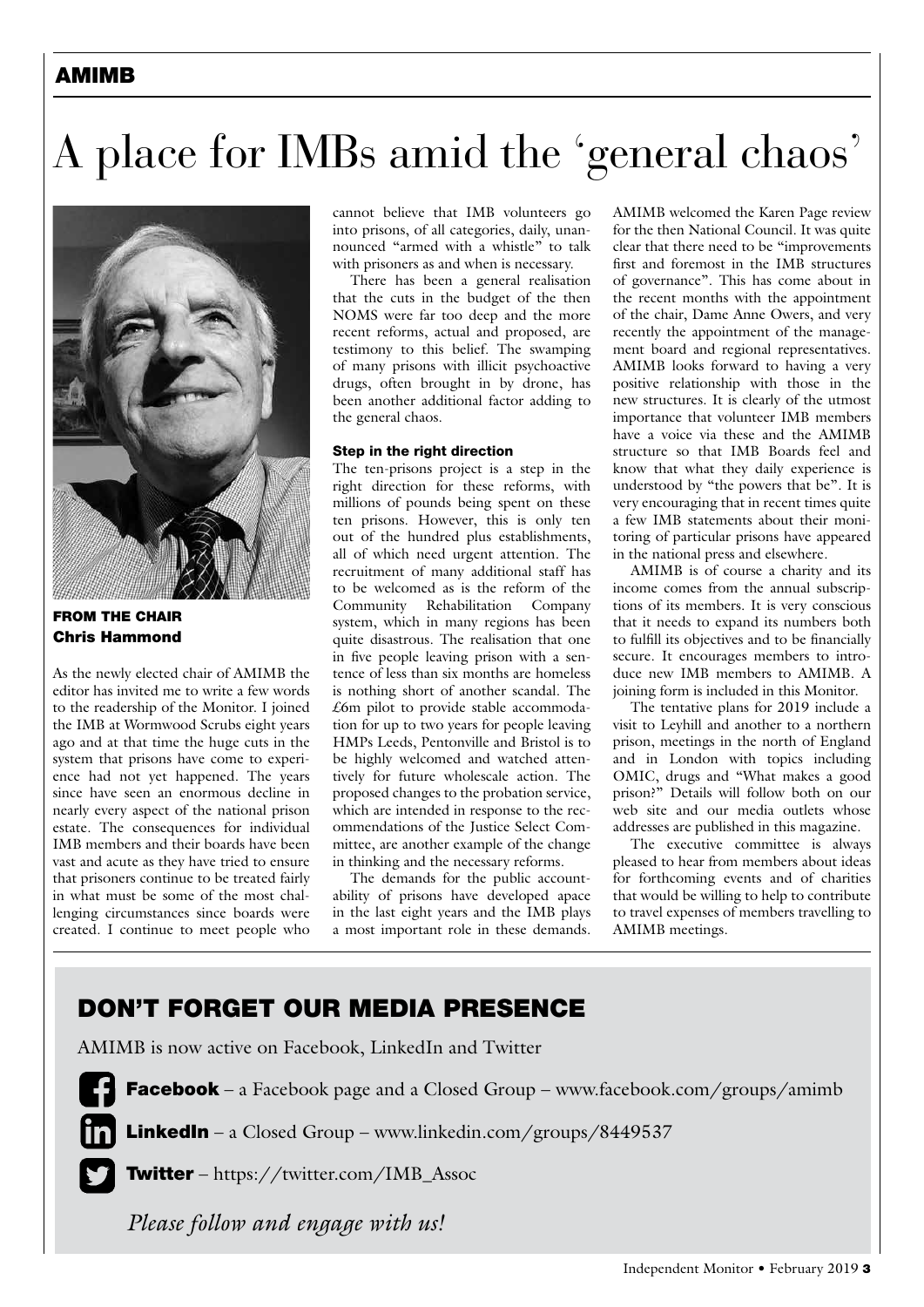### IMMIGRATION DETENTION

# Developments in immigration detention: lessons for prisons and IMBs



Stephen Shaw was Prisons and Probation Ombudsman between 1999 and 2010, and previously director of the Prison Reform Trust. Amongst other roles, he is currently Independent Assessor of Complaints for the Crown Prosecution Service. He has conducted reviews of immigration detention, and reflects upon recent developments and their implications for IMB members in the immigration estate – and prisons

Membership of an Independent Monitoring Board is scarcely the most fêted form of public service. Often it must seem a thankless task. And, while I have no wish to appear disobliging to you, gentle readers, for many years in your history – as IMBs, Boards of Visitors, Visiting Committees – the authorities paid what was little more than lip service to your reports and opinions.

I am sure it must sometimes feel that way still. The time it takes to appoint new members seems if anything to have got worse not better. And I have lost count of the times I have heard an IMB member say that they have been drawing attention to the same problems year-after-year, but nothing happens until the Inspectorate comes along and says the same thing only more publicly.

Yet in carrying out my two recent reviews of immigration detention for the Home Office (*Review into the welfare in detention of vulnerable persons, Cm 9186, 2016*, and *Assessment of government progress in implementing the report on the welfare in detention of vulnerable persons, Cm 9661, 2018*), I have been struck by what seems to have been a sea-change in the Home Office's attitude towards your work. Almost every time I spoke to officials about the immigration detention estate they would refer to this or that view that had been expressed by the relevant IMB. The current Immigration Minister has also emphasised the importance she attributes to your work (and has cleared a backlog of your reports built up under her predecessor).

One reason for this may be that, since the administrative split that led to the Prison Service forming part of the new Ministry of Justice in 2007, the Home Office has had very few people in positions of authority with any institutional experience whatsoever. The Home Office's own assurance mechanisms have also been weak. It has thus been forced to rely much more heavily upon what it has been told by IMBs to have a sense of what has been happening on the ground.

Be that as it may, my message in recent conversations and presentations to IMB members in the immigration detention estate is that you must not underestimate your influence. You really can, and do, make a difference.

I am no longer so close to HM Prison and Probation Service (perhaps they feel I have passed my sell-by date), so I don't know whether the Ministry of Justice has experienced a similar epiphany. But when the financial pressures continue to bear down on the prisons as they do (if austerity has been abolished as the Prime Minister has suggested, perhaps someone should tell HM Treasury), the Ministry of Justice too needs to appreciate the remarkable, often daily, oversight that is provided free, gratis and for nothing by IMB members up and down the country.

#### Immigration detention reforms

Other recent developments in immigration detention may be of wider significance to prisons. Because after a period of rapid expansion in the detained population since the turn of the century, the use of immigration detention is now on a rapidly downward path. By the middle of next year, the number of people in immigration removal centres will be 40 per cent lower than when I carried out the fieldwork for my first review in 2015. Four IRCs will have closed (Haslar, Dover, The Verne and Campsfield House), and a fifth one (Dungavel) would have done had there not been such strong political opposition in Scotland to the opening of a much smaller short-term holding centre at Glasgow Airport.

The direction of travel is clearly towards a concentration of detention beds around Heathrow and Gatwick.

There has also been a robust political and administrative response to my recommendations to reform immigration detention practice including the improvement of healthcare and day-to-day life for detainees, strengthening casework processes, developing 'alternatives to detention', and joining up Home Office and Ministry of Justice responsibilities. The Home Office has also taken on board my proposals to strengthen oversight and assurance processes.

Amongst other things, the Home Office is establishing a pilot project to deliver alternatives for detention for women at Yarls Wood (and pilots for other groups of especially vulnerable people should follow). The Home Secretary has also ended the practice of cramming three men into rooms designed for two and – overturning decades of Home Office orthodoxy – has commissioned a review of time limits for detention.

While austerity has been an important driver of these changes (immigration detention is expensive, and the Home Office is under particular pressures because of the likely need to expand the Border Force after Brexit), not everything has been about saving money. On the contrary, a level of under-crowding of IRCs is now being builtin, and all the IRCs are presently operating well below capacity. Moreover, the current escort contract is considerably more expensive than its predecessor – a recognition of the fact that driving down costs to the absolute minimum is consistent neither with decent treatment nor with overall efficiency.

#### Staffing levels

As someone who was trained many years ago as an economist, I understand the virtues of trying to achieve more with less. However, there comes a point – in prisons as well as IRCs – where the outcome is actually less for less. You could argue very persuasively that this is exactly what has occurred in HMPPS in recent years.

It is therefore interesting and encour-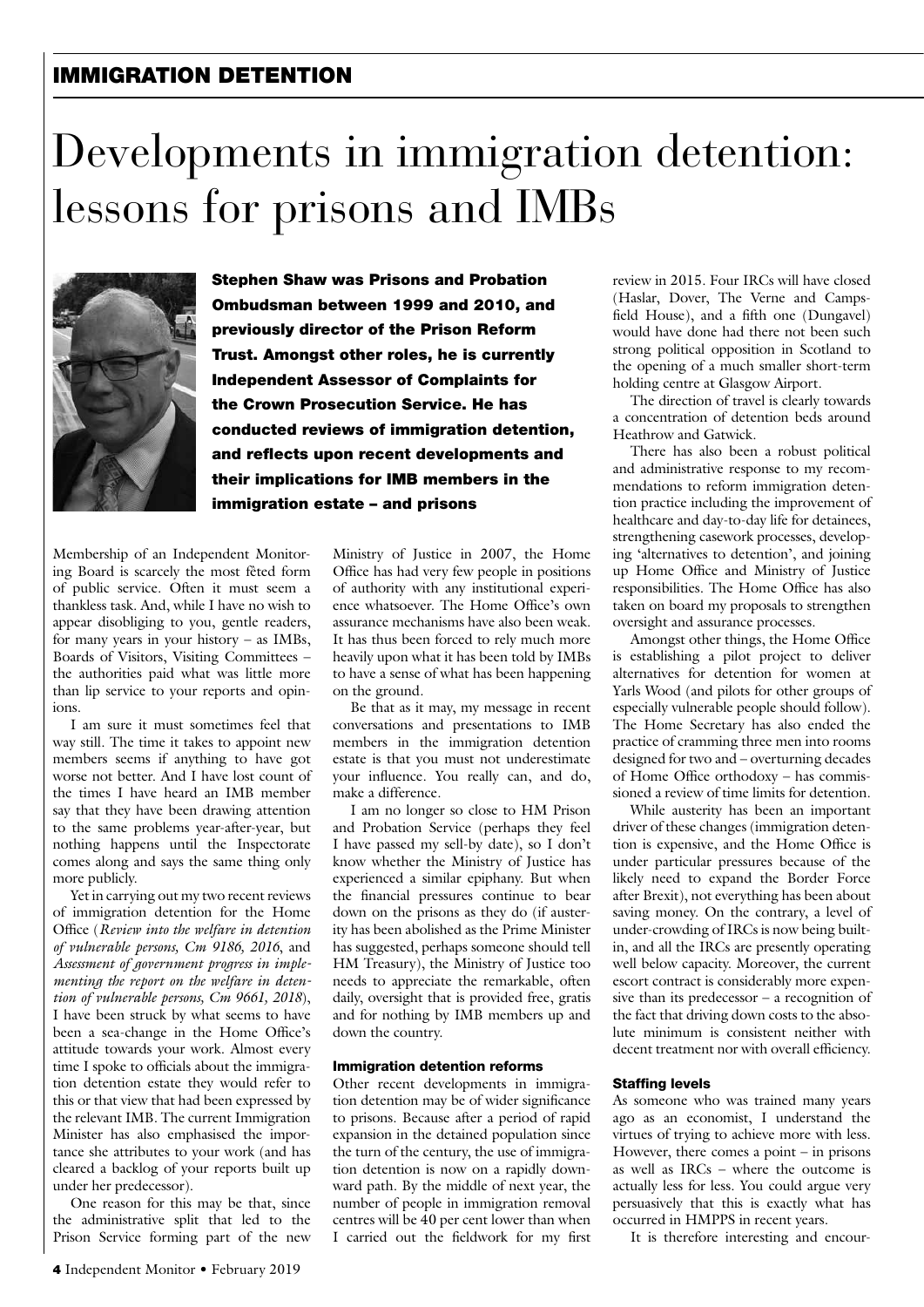aging that, in response to the vile abuse of detainees revealed by the BBC's Panorama programme in September 2017, the contractor at Brook House (with encouragement from the Home Office) has increased front-line staffing levels significantly. As in prisons, stripping out staff (especially experienced and supervisory staff) to reduce costs had resulted in a lack of control.

Indeed, when I visited Brook House on three occasions in 2017 and 2018, I found that in some units the staff had retreated to their offices. On one unit, there was a drug deal being conducted fairly openly in the absence of any staff whatsoever.

As I say, I can no longer comment with any authority on the state of the prisons. But I know that experienced observers say that they no longer feel especially safe on some wings and landings. Whether the recent increase in staffing numbers is making a difference I cannot say. Replacing someone with years of gaol craft with a new recruit straight out of college is not exactly replacing like with like.

#### Foreign national offenders

The reduction in the number of people detained in IRCs is much to be welcomed. and in the short-term I do not think it will be reversed. Indeed, the Shadow Home Secretary has said she would like to go further and close Brook House and Yarls Wood as well. In the longer run, however, things may be less rosy.

In some of the IRCs, over half of the detainees are time-served foreign national offenders (FNOs), and there has been no commitment to reducing their number or introducing a time limit on their detention. Many of these people speak with British accents, and have lived in this country since a very young age (a small number have even been born here). While they may have a foreign nationality, they have a distinctive British identity. In my view, the removal of those who came to this country as children and have no links to the country to which they will be 'returned' is morally objectionable – both in terms of the separation of the offenders from their families, and the impact of exiling our criminals upon mainly developing countries that lack the criminal justice infrastructure of our own. In effect, one of the richest countries on earth is exporting its lawbreakers to some of the poorest.

However, I see few signs of a sustained change in Home Office practice. Furthermore, if any time limits were to exclude FNOs, they would do little or nothing to affect those who are detained in IRCs the longest.

If I may be forgiven a further glance into my crystal ball, it is also worth saying that any longer-term reliance of the economy, post-Brexit, upon migrants with time-limited work visas may increase the number of people not compliant with immigration enforcement. (It is young people who will make up the majority of these workers, and young people have a tendency to fall in love, to have children, and to value Western materialism over an uncertain future in their home countries.) There must also be considerable uncertainty about their compliance with future immigration rules on the part of EU nationals here already.

Global migration flows are also unlikely to reduce (I recently learned of a survey in one West African country that reported that half the young people there aspired to live and work in Europe). Immigration was a driver of Brexit and it remains a toxic, divisive subject throughout Europe that can be readily exploited, and of which all main political parties are cautious.

Immigration was a driver of Brexit and it remains a toxic, divisive subject throughout Europe **SS**<br>Immig<br>of Bro ect<br>99

#### The potential for wrongdoing

As a liberal reformist, unashamed of both the adjective and the noun, I have spent much of my professional life trying to make prisons and – more recently – IRCs into better places. As I have indicated in this article, I think that the two reviews I have conducted for the Home Office have been amongst the most influential pieces of work for which I have been responsible. But I am all too aware that the notion of the 'good prison' or the 'good IRC' would be regarded by many critics as oxymorons.

So far as those IMB members involved in IRCs are concerned, you must never forget that control over immigration is necessarily coercive, and that vulnerability is intrinsic to the migrant experience – and to immigration detention. Never forget too that the potential for physical or verbal abuse is ever present in any closed institution – indeed, as recent scandals in the Health Service, the Church, and care homes for children and the elderly, have shown, that potential is there whenever one group of people can exercise power over others. What happened at Brook House was no different in kind from the malpractice that occurred at Yarls

Wood and Oakington in the noughties, and which I investigated when I was Ombudsman.

The example of Oakington is particularly telling. Now long since closed, this was a very favourably regarded detention centre that had opened its doors to upwards of 100 staff from different Non-Governmental Organisations. Yet it harboured within it what I was to describe as a "sub-culture of abusive comment, casual racism, and contempt for decent values". If this could occur at Oakington – widely regarded as the most benign of all the immigration detention centres – it could happen anywhere, and the revelations of the extent of its hidden nastiness came as a huge shock to everyone when it was revealed in undercover reporting by the BBC. (You can find my report on Oakington at https:// s3-eu-west-2.amazonaws.com/ppo-devstorage-4dvljl6iqfyh/uploads/2015/11/ special-oakington-irc-051.pdf. I probably should not say so, but I think that it retains a resonance today.)

#### Implications for monitoring

The lesson for IMBs – as for all of us with the opportunity and duty to report upon the state's use of coercive power – is first and foremost to retain a sense of shock and surprise. Just consider the level of healthcare need in IRCs, for example. It is frankly not normal if half or more of the detained population are on medication or asking to see the doctor every week.

Likewise, it is important to look beyond the apparently amiable and respectful relationships that the best staff can build up with those in their charge. During the course of my Home Office reviews, I felt that the very good staff-detainee relationships at both Dungavel and Campsfield House were masking the fact that some physical conditions were actually very poor.

Similarly, vary your monitoring habits: the days and times you visit, the places you look at, the people with whom you speak. Make a special effort to reach out to those who are 'hard to reach' – those who have little English, or who seem particularly disaffected.

Finally, don't put all your eggs in the one basket of the IMB Annual Report. Take the Home Office at its word, and make sure that if there are issues to raise they are escalated now and not in six months' time.

And if these lessons hold true of IRCs and the Home Office, I see no reason to suppose they do not apply equally to the prisons and the Ministry of Justice. IMB membership may often feel unrecognised and unappreciated, but its value and significance are in inverse proportion to its glamour – and have never been higher.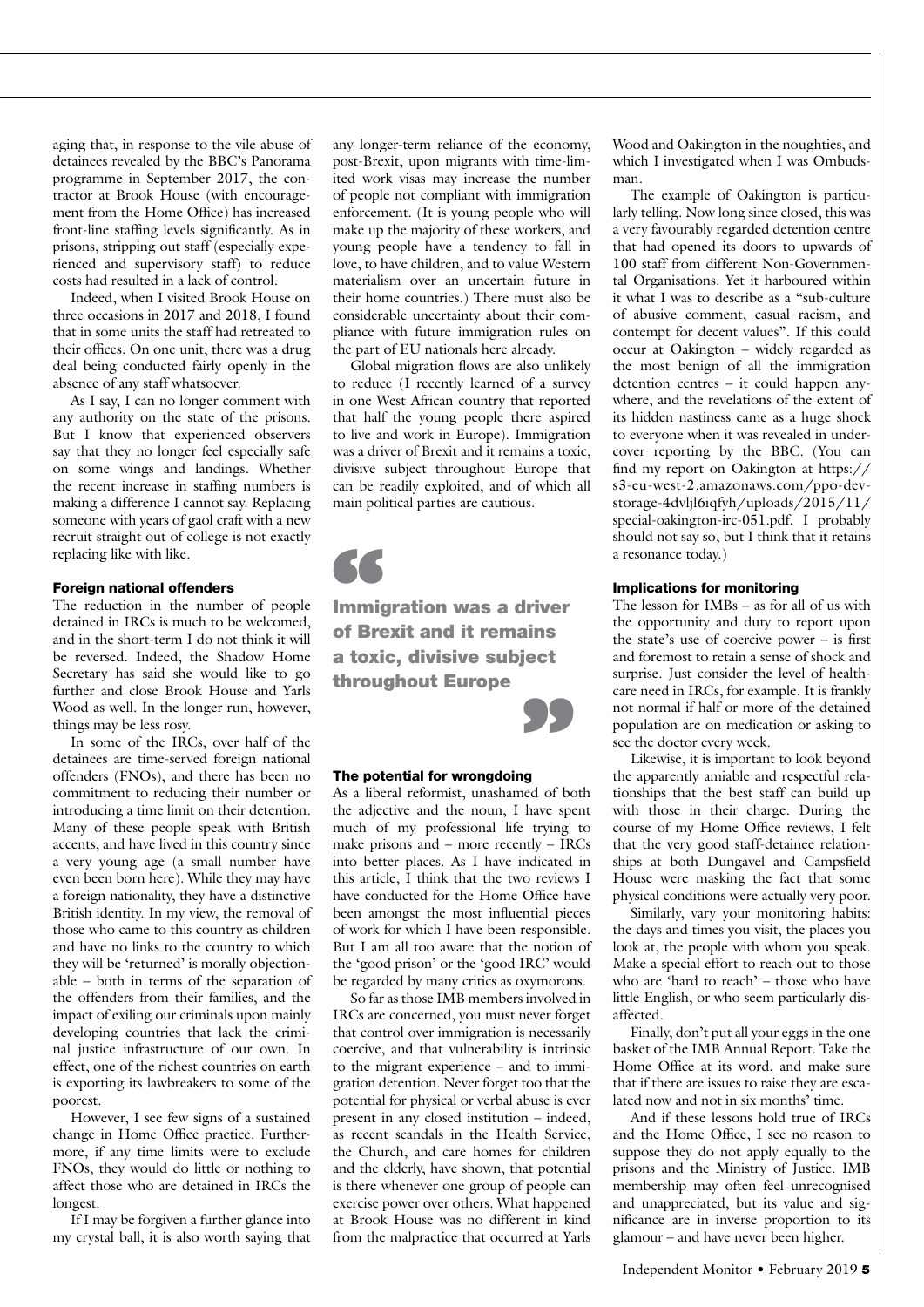# DEATHS IN PRISON

# Inquests into prison deaths

The unacceptably high level of deaths in custody means that all too often IMB members will attend an inquest. Chris Woolley, HM Assistant Coroner, South Wales Central Coroner Area, explains the purpose and procedures of an inquest.

Every inquest can be a tense experience for those who participate in it, even for the coroner conducting it. Inquests into deaths in prison can be particularly so. The prisoner who died was in the care of the state which should have protected his or her life. The prisoner's loved ones may well be upset and angry over the death and expect answers from those caring for the prisoner. The prison authorities themselves will be anxious to learn from the death so as to prevent future deaths. The prison officers coming to the inquest as witnesses can expect to be challenged, and even blamed, for their actions or lack of action. An inquest into a prison death will invariably be conducted in a high emotional temperature. It will always be held before a jury (unlike most inquests) and this will add to the sense of public scrutiny and interest.

#### Purpose of the inquest

An inquest into a prison death will have the same objectives as any other inquest. Its purpose is to establish the answers to four questions, and four questions only – who the deceased was, and how, when and where the deceased came by their death. An inquest is not a mechanism of blame: that task is left to the civil courts. It is (or should be) an impartial inquiry into the facts of a death so as to answer those four essential questions.

#### Article 2

In one important respect, however, an inquest into a prison death will be different from an "ordinary" inquest. Because the prisoner died in the care of the state their right to life under Article 2 of the European Convention on Human Rights is engaged. At the start of the proceedings the coroner will make the decision that the prisoner's Article 2 rights need to be explored. What this means, in practical terms, is that the inquest will be more far ranging in its scope than a non-Article 2 inquest. It will look at events perhaps months or even years before the death; it will examine systems and procedures; and the coroner may call witnesses to give evidence about matters that may appear somewhat remote from the death. For instance in one Article 2 inquest into a prisoner who suffered from epilepsy I called an expert medical witness to describe how epileptics should be looked after outside the prison system. In another inquest into the death of a mental patient compulsorily detained who had escaped and been killed (as he was in the care of the state Article 2 was engaged) I called evidence about police search procedures with dogs and helicopters.

#### Pre-inquest procedures

As soon as the death is notified to the coroner, an inquest will be opened. This takes place in open court and the public can attend. The coroner, having opened the inquest will set a date for it to be heard. In an Article 2 inquest this may be an indicative date only, and there may need to be one or more pre-inquest reviews to establish the scope of the inquest, who will need to be called, and whether any experts will be needed. Under the terms of the Coroners and Justice Act 2009 an inquest into a prison death will need to be heard before a jury. Summoning the jury will take time. The objective nevertheless is to hear all inquests, however complex, within 12 months of the death and this is the timescale which most coroners will aim to achieve.

If a person is going to be involved as a witness they will not generally need to attend any pre-inquest review. It may be important, however, to make any leave commitments known to those representing the prison authorities so that they can be taken into account when setting the date. Once a date is set a coroner can be a very unforgiving person and witnesses have had to cancel their holidays in order to attend an inquest.

The coroner will also identify in this phase those who are "Properly Interested Persons" (PIPs) and those who simply need to be called as witnesses. The family members will always be PIPs; the prison authority will be a PIP, as may the Chief Constable if the police were involved in any death. A prison officer who may have been directly involved in the death (and subject potentially to blame or criticism) may also be a PIP. The importance of this status is that a PIP is entitled to be represented and to take part in proceedings by questioning witnesses and making legal submissions to the coroner. A witness has no such right, and will be simply called to give evidence.

#### The inquest itself

The first day of an Article 2 jury inquest will be taken up by swearing in the jury (in contrast to the criminal courts there are only 11 members of an inquest jury) and by the coroner's introduction of the case to them. Even though a PIP is entitled to be represented there is no right for any advocate to address the jury themselves – all directions and summaries of the evidence and law must be done through the coroner. The coroner will then call the evidence in a more or less chronological order. Sometimes the inquest can be over in two days, but more often in a complex inquiry it will stretch into two weeks. The coroner will question the witnesses first, and then the advocates (or PIP in person) have the right to ask questions of the witness. In the case of family members their cross-examination may be hostile and blaming (as may indeed be the cross-examination of an advocate for the family) but the coroner will be astute to prevent haranguing of a witness. The coroner will intervene to clarify a question, or to prevent a question that does not bear on one of the essential questions to be asked in the inquest. For example I once intervened to prevent a question from an aggrieved ex-girlfriend of the deceased as to why she was not invited to the funeral – that was not a relevant question for the inquest

For anyone called as a witness it is important not to be defensive or evasive. This will be picked up immediately by the coroner and will prompt even more searching questions. Coroners by nature are very inquisitive people. A witness in an inquest is moreover obliged to answer the coroner's (and anyone else's) questions on pain of imprisonment – it is not for nothing that the process is called an "inquisition". There is one exception to this: where by answering the question the witness might expose themselves to criminal proceedings (for instance by admitting that they supplied controlled drugs) then they are not obliged to answer the question. The coroner will issue a warning before any question is asked which may be likely to expose a person to such proceedings.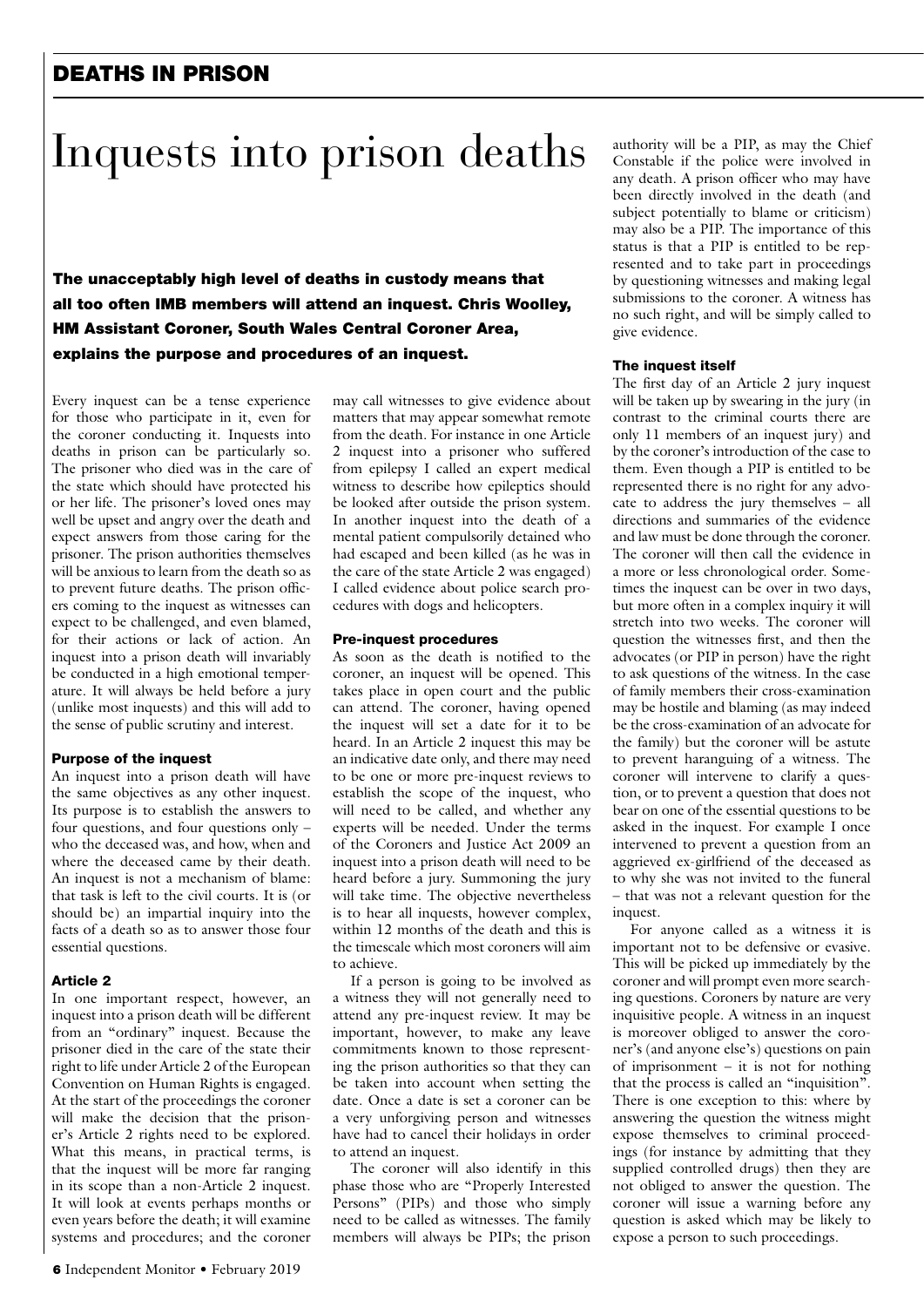#### The conclusion of an inquest

After all the evidence has been called the PIPs have the right (in the absence of the jury) to address the coroner on law. They have no right to address the coroner on the evidence, and no right to address the jury at all. Skilled inquest advocates will often try to make up for this by asking questions of the witnesses in a histrionic manner eyeballing the jury as they speak – a somewhat annoying habit which coroners often have to control.

After any speeches the coroner will call the jury back in and sum up the law and evidence to them. This can often take up half a day (or more in a very complex inquest). The jury will then go out and deliberate. In contrast to a criminal jury an inquest jury has to work hard. They will often be given a questionnaire covering the essential questions the inquest has raised, and in an Article 2 inquest they may be called upon to decide whether the conduct of the prison authorities or staff has contributed to the death. No jury is however allowed to make recommendations, or to name any person who may be thereby exposed to criminal or civil proceedings.

A jury will often come back to the coroner asking for assistance on the law or to be reminded of the evidence – they can be out for days. Once they reach their conclusion (it is no longer called a verdict) they will come back into court to announce it.

#### Publicity at an inquest

An inquest is held in open court with full access allowed to the public and the press. The openness of an inquest is an important feature of the inquisitorial process, since one of the most important functions of an inquest is to dispel doubt and rumour and to provide an objective account of the death. The coroner has very limited powers to restrict publication of the evidence at an inquest – the most commonly used power in fact is under the Children and Young Persons Act 1933 which enables the coroner to restrict the publication of a child's evidence where that would identify the child. A coroner will also routinely restrict publication of legal argument submitted in the absence of the jury. No one is allowed to take photographs of the witnesses, jury or coroner within the precincts of the court.

#### Regulation 28 reports

These are reports to prevent future deaths. In a complex case issues of systems and procedures will often arise, and the coroner can write a report of any concerns that have arisen in the inquest. In one Article 2 inquest into a prison death



The openness of **66**<br>The openness of<br>an inquest is an important feature of the inquisitorial process



I was concerned that first-time prisoners (who may be more suicidal) were not identified on prison systems as vulnerable and made a report to the Governor on this. In another case I was concerned that the British National Formulary did not adequately describe the side effects of a particular drug and made a report to the editor about this. Regulation 28 reports are copied to the family, the other PIPs, and the Chief Coroner himself who publishes them all. Very often the thought that some improvement is being effected through the inquest is a great consolation to the family on the loss of their loved one.

#### Recent developments

Until the Coroners and Justice Act 2009 all deaths in prison, including natural deaths, had to have an inquest and be conducted before a jury. This might include, for instance, the death of a civilian contractor in the prison or a prisoner who died an entirely natural death. Since the Act these categories of deaths are not included and there is no need for any inquest into a natural death. In all other categories however (such as suicide, unlawful killing, or even when the cause of death is unknown) an inquest before a jury is required.

Until the decision in Maughan v Coroner for Oxfordshire [2018] EWHC 1955 (Admin) any conclusion of suicide had to be reached on the criminal standard i.e. beyond reasonable doubt. This meant that a jury had to be sure that a person had not only done the act that had caused the death, but had done so at all times with the intention of killing themselves, whereas other conclusions – such as accidental death or death from drugs/alcohol – had only to be reached on the balance of probabilities. The decision in Maughan has now altered this. A suicide conclusion is now to be arrived at on the balance of probabilities, although still only after all other possible conclusions have been considered and rejected. How this will affect the overall figures for recorded suicide rates across England and Wales remains to be seen. Coroners are often reluctant to bring in conclusions of suicide, and many have previously sheltered behind the old standard of proof.

#### Involvement of the IMB at an inquest

There is always the possibility of an IMB member becoming involved as a witness to an inquest. This may arise where the IMB member has spoken to the deceased before his or her death and where the conversation may reflect on the deceased's state of mind (e.g. suicidal intent). The coroner will wish to explore this. There may well be a note of a significant conversation (but not of a "passing the time of day" exchange) and the note likewise may be admitted into evidence by the coroner. The IMB, or its members, may also be involved if the board has raised with the prison Governor an issue of relevance to the inquest (such as staffing in the healthcare centre). The IMB may be involved in a question of prison practice or policy that has relevance to the inquest. The individual member, or a representative member, may be called to give evidence in all these circumstances.

#### Conclusion and advice

For anyone called as a witness, or as a PIP, to an inquest, the prospect may be a daunting one. However no one should attend an inquest expecting trouble – if they do it will generally materialise because the coroner will sense anxiety, and will ask questions about what may lie behind this. Anyone called as a witness to the inquest should remember that it is a neutral and fact finding inquiry. The coroner will probably have far more experience of dealing with prison deaths than the witness or PIP, and will be fully aware of the pressures that all who live and work in prisons face on a daily basis.

The coroner will not be interested in mud-slinging, and will prevent questions of this nature being put to a witness. The coroner will not however intervene to prevent challenging questions that may bear on the issues in the inquest. If witnesses give their evidence in a full, balanced and honest manner, acknowledging that something might have been done better or that a system could be improved, then the coroner is likely to have all the more respect for them. At the conclusion of the witness's evidence the witness may ask to be released, and if there is no objection from any PIP the coroner is likely to release the witness. A PIP is entitled to be represented and this is recommended (especially if the PIP is entitled to such representation through an association or union) as it will take a lot of the burden of preparation away from the PIP.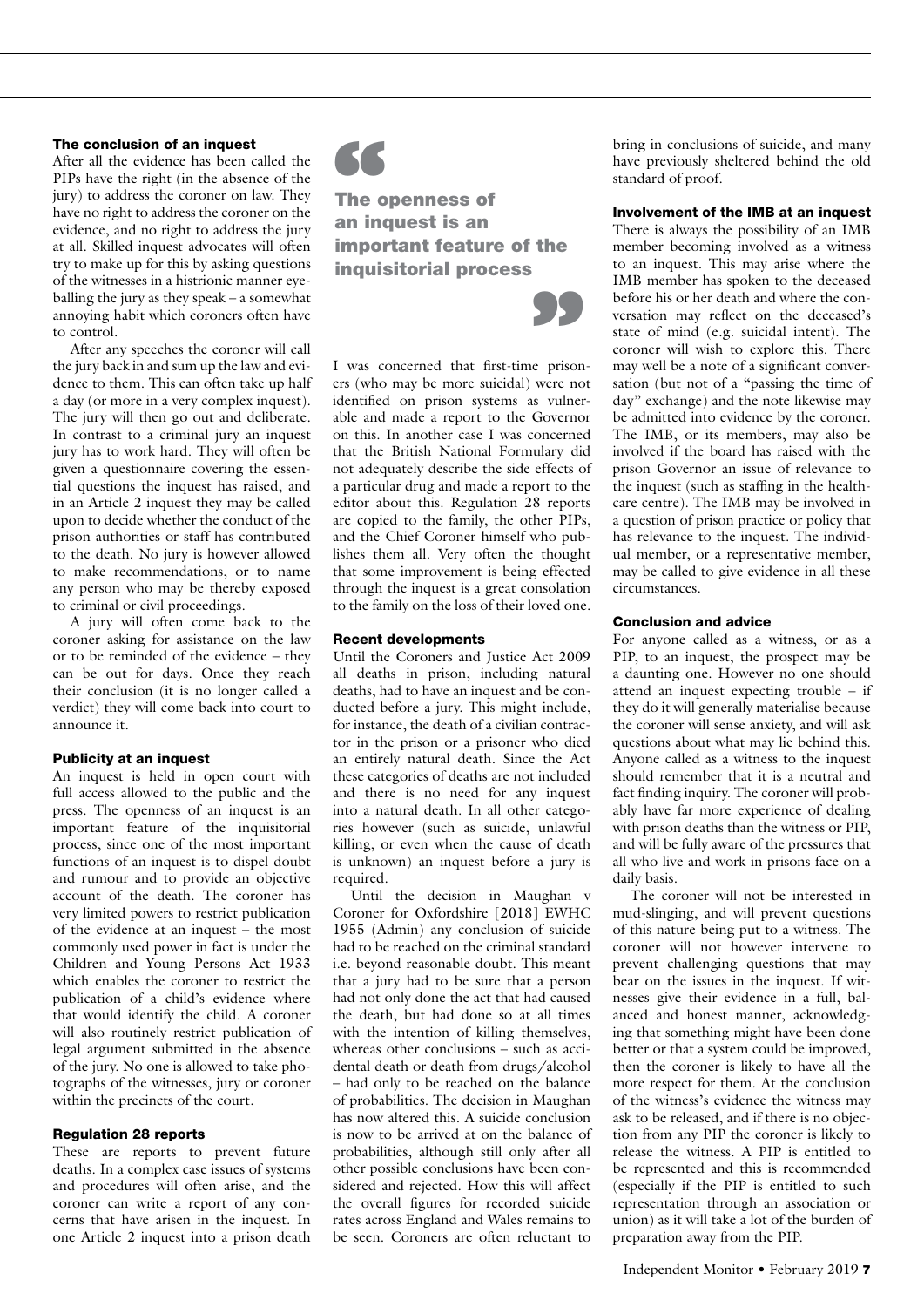### HEALTHCARE

# Prisoners' physical healthcare needs and quality of care

Dr Miranda Davies is a senior research analyst at the Nuffield Trust, and is leading an 18-month research project exploring prisoners' physical healthcare needs and quality of care. As the project reaches the 12-month mark she reflects on the experience so far of carrying out research in prisons and looks ahead to the potential implications of the work for monitoring prison healthcare.

Prison healthcare is coming under increasing scrutiny. The recent Health & Social Care committee prison healthcare inquiry<sup>1</sup> raised concerns which will be common ground for IMB members in their own reporting – poor living conditions, violence, longstanding health inequalities and the impact of novel psychoactive substances such as spice. There is also more frequent mainstream media interest in this area – reports regarding healthcare for pregnant women in prison being a recent example2 , drawing upon interviews with women in prison about their experiences of pregnancy and birth.

The Nuffield Trust project is funded by the Health Foundation, an independent charity committed to bringing about better health and health care for people in the UK. The project grew from a desire to help fill the gap in knowledge around the physical healthcare needs of prisoners – specifically the numbers gap. We started by carrying out a literature review of what is already known about prisoners' physical healthcare needs. This will be used to guide a second phase of work describing prisoners' use of hospital services using routine healthcare data (Hospital Episode Statistics). Although mental health is a significant issue in prison we have chosen to look just at physical health in our work on the basis that the physical healthcare needs of prisoners have traditionally received less research attention. Physical and mental health are clearly related though, and we anticipate highlighting the interaction between physical and mental health needs where data allows.

At a basic level there are many things we just do not know about the physical healthcare needs of prisoners. Drawing back to the example of women in prison who are pregnant, we do not know for sure how many women in prison give birth each year, and this type of descriptive information is vital in order to understand the scale of different health needs and advocate for appropriate support to be in place<sup>3</sup>.

I started this project with very little knowledge about prisons and therefore an important preparation phase involved visiting prisons and also talking to people inside and out of prison involved in all aspects of prison life. This included healthcare staff, advocacy groups such as the Howard League and Birth Companions, academic researchers, professional membership bodies such as the Royal College of General Physicians Secure Environment Group and the British Medical Association, representatives from HMPPS and HMIP to name but a few. It quickly became apparent that health in prisons is deeply entangled with all aspects of prison; the nature of individual prison regimes, rehabilitation, access to education and employment and preparation for release were just some of the wide ranging issues that were raised.

I have also visited five prisons so far and have met a number of IMB members too – thank you to those I have spoken to who have helped me understand the work of the IMB and AMIMB. The prison visits have been vital to get a sense of what healthcare looks like in prisons ranging from the reception healthcare checks to inpatient facilities and clinics. The visits also bring to life the 'day-to-day' of prison. Obviously there are differences between prisons, but actually seeing a prison cell, visiting healthcare and speaking to staff makes it easier to understand the realities of meeting healthcare needs in prison for both prisoners and those with a role to play in how care is delivered.

A further reason for meeting with people who work in prisons and prison healthcare was to form an expert panel who could advise the project team and bring different perspectives and context to the work. The panel, which includes a representative from

AMIMB, has met twice since the start of the project and we will meet once more as the project reaches its final stages to think about the practical recommendations of this work.

Away from the prison visits and wider meetings, the literature review of existing evidence regarding prisoners' physical healthcare was needed so that analysis of hospital data could build on work that had been already been conducted and target gaps in knowledge. We limited the literature review to materials (research, reports and policy documents) from 2006 onwards, this being the time when healthcare within prisons moved to an NHS delivery and commissioning model. This particular time-span was chosen on the basis of considering what is known about the quality of care for prisoners since the move to NHS control of healthcare.

The literature review itself has been a labour intensive process as much of the available materials fitting our specific constraints is published in reports and policy documents and has therefore required a significant amount of hand searching. This has led me to think about the importance of where work carried out in prison is published. Anecdotally, I think back to a Head of Healthcare I spoke to who said they found it challenging to keep aware of good practice going on in prison healthcare unless knowledge of specific programmes or approaches came from their personal network of contacts. On this basis we are going to target our literature review at an open access format if possible, so that, simply put, it is easier for others to find and access in future. On an associated note, I was interested to read recently about the Butler Trust project currently in progress to visit every prison in England and Wales, and on completion write a book specifically about good work and ideas that were seen (see www.goodbookofprisons.com for updates of each visit).

Thinking about the next six months, we will now start to look at Hospital Episode Statistics data to see how prisoners from across England have used hospital services in the last year (2017/18) and what this tells us about the health of prisoners more broadly. The approach we are using could also be applied to prisons in Wales but this project is unfortunately limited just to those residing in prisons in England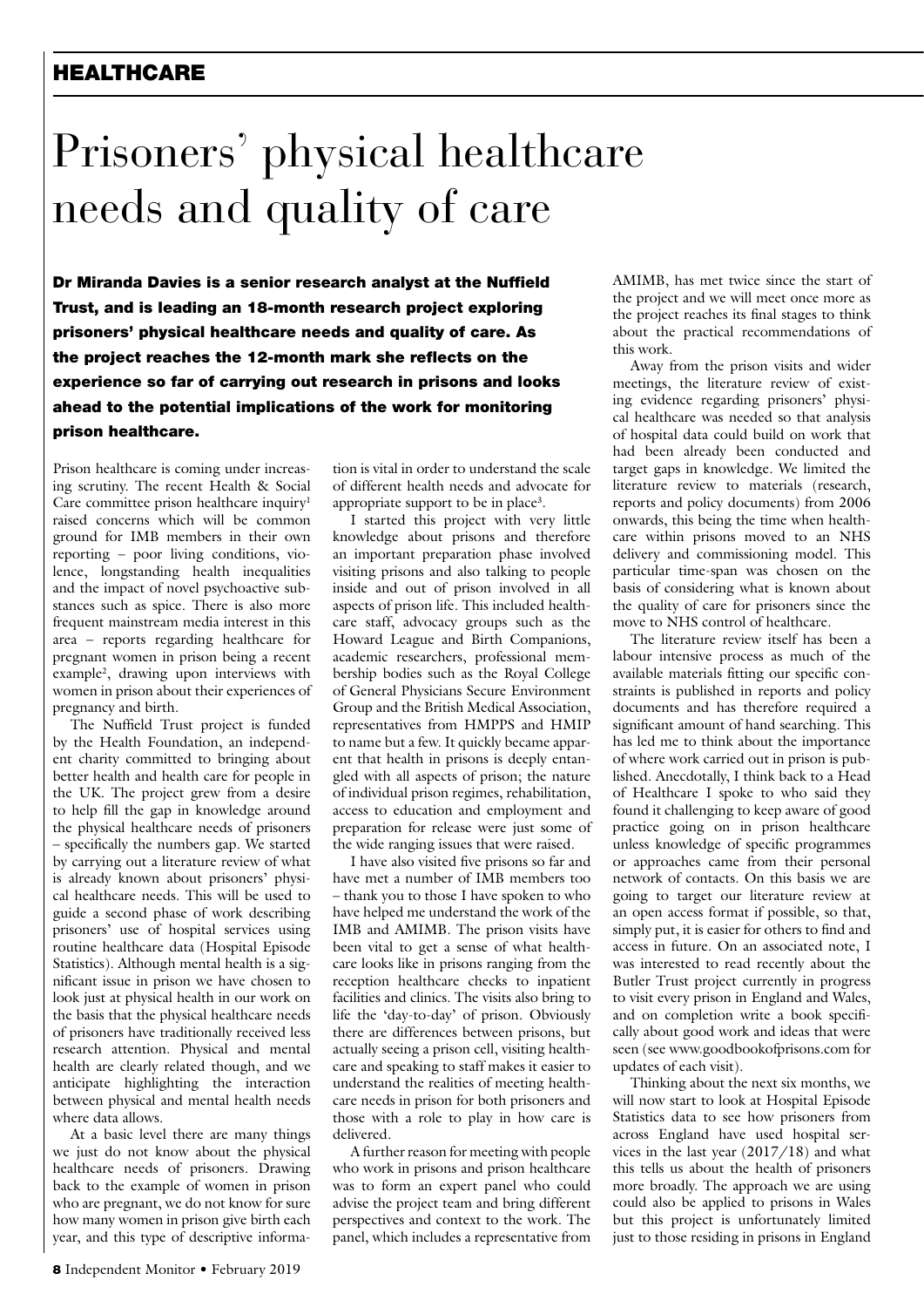

because of the way hospital data is organised. Data regarding people in England is held separately from data specific to residents of Wales, meaning analysis of Wales data would be a separate piece of work due to the need to collect parallel permissions and approvals.

The data we are using documents people's use of healthcare outside prison to inpatients, outpatients and A&E meaning that we will not explicitly know about care received within the prison itself. The advantage of using this data set though is that it allows us to look across prisons in England as a whole. Depending on the quality of the data we can explore differences between prisons, or categories of prisons, which may point to the way healthcare is provided as well as the needs of prisoners more broadly. The findings from the literature review will guide what we look at within the data as well as thinking about where our work might be able to add value in terms of addressing gaps in knowledge.

What might this work mean for monitoring prison healthcare? There is a clear drive for measurement of outcomes in prisons and it is hoped that this work will provide ideas of specific individual health outcomes which give a nod to care quality. There is a time challenge in prison in terms of how long it takes for material to be shared (particularly publicly) and therefore monitoring health outcomes in the here and now is difficult at best. In our work we will be making simple descriptive comparisons of prisoners' use of hospital services to the wider non-prisoner population based on age and sex. This may be another way to determine which health outcomes are key for monitoring purposes given that healthcare in prison should be equivalent to healthcare in the community.

If this work is successful it offers the potential for applying a consistent, replicable methodology to look at changes over time in the health of prisoners based on their use of hospital services, perhaps focusing on specific areas of interest (such as older prisoners) or as a measure of the impact of changes in health care policy. The final report will be published in spring/ summer 2019. If any IMB members have a particular interest in prison healthcare and would be interested in talking informally about this area I would be pleased to hear from you: miranda.davies@nuffieldtrust. org.uk

#### REFERENCES

1 House of Commons (2018). Health and Social Care Committee prison health Twelfth Report of Session 2017- 19. Available at: https://publications.parliament.uk/pa/ cm201719/cmselect/cmhealth/963/963.pdf. 2 The Guardian (2018). Female prisoners in England left to give birth without midwife, report reveals. Available at: https://www.theguardian.com/society/2018/nov/13/ female-prisoners-in-england-left-to-give-birth-alone-intheir-cells-report-reveals

3 Davies M (2018) "What to expect when you're expecting in prison?" Nuffield Trust comment. https://www. nuffieldtrust.org.uk/news-item/what-to-expect-when-youre-expecting-in-prison

| Patron: Lord Phillips of Worth Matravers, KG President: Baroness Vivien Stern CBE Vice Presidents: Prof Rod Morgan, His Hon John Samuels QC<br><b>AMIMB</b> The Association of Members of Independent Monitoring Boards<br>Please email completed form to: membership@amimb.org.uk or post to AMIMB Membership, Larchwood, 22 Castle Hill, Carisbrooke, Newport, IoW, PO30 1XZ<br><b>AMIMB</b>                     |                                                                                                                                                                                                                     |
|--------------------------------------------------------------------------------------------------------------------------------------------------------------------------------------------------------------------------------------------------------------------------------------------------------------------------------------------------------------------------------------------------------------------|---------------------------------------------------------------------------------------------------------------------------------------------------------------------------------------------------------------------|
| <b>AMIMB Membership application</b>                                                                                                                                                                                                                                                                                                                                                                                |                                                                                                                                                                                                                     |
| Please select your membership type:<br>Associate Membership £30<br>Full membership (serving IMB members) £30                                                                                                                                                                                                                                                                                                       | Payments:<br>Membership subscription £30.00                                                                                                                                                                         |
| Please complete the following details:                                                                                                                                                                                                                                                                                                                                                                             | Donation<br>£.<br>Total                                                                                                                                                                                             |
| Name and address                                                                                                                                                                                                                                                                                                                                                                                                   | <b>Payment methods:</b><br>I would like to pay by cheque made out to the AMIMB. Please post to the<br>address above.<br>I have paid online - AMIMB, Lloyds Bank, Sort Code 30-00-09,<br>Account No. 00331478        |
| Name of IMB board (serving members only)                                                                                                                                                                                                                                                                                                                                                                           | Please email this form to the address above to confirm payment<br>I have set up a standing order with my bank to pay my membership subscriptions.<br>Please email this form to the address above to confirm payment |
| Tel no:                                                                                                                                                                                                                                                                                                                                                                                                            | Gift Aid Declaration I would like the AMIMB to claim Gift Aid on this and future membership                                                                                                                         |
| Email:                                                                                                                                                                                                                                                                                                                                                                                                             | subscriptions and donations until I notify you otherwise. I confirm that I am a UK taxpayer and my tax                                                                                                              |
| Date                                                                                                                                                                                                                                                                                                                                                                                                               | bill this year will exceed the total amount of tax that all charities I donate to will reclaim on my gifts.                                                                                                         |
| Privacy statement AMIMB will only use the personal information you give us to manage your membership in accordance with our constitution, to send you our publications and to keep you up to date with news<br>about the our meetings, training events and activities. Fuller information can be found on the AMIMB website under 'Privacy policy'. Registered charitable incorporated organisation number 1164048 |                                                                                                                                                                                                                     |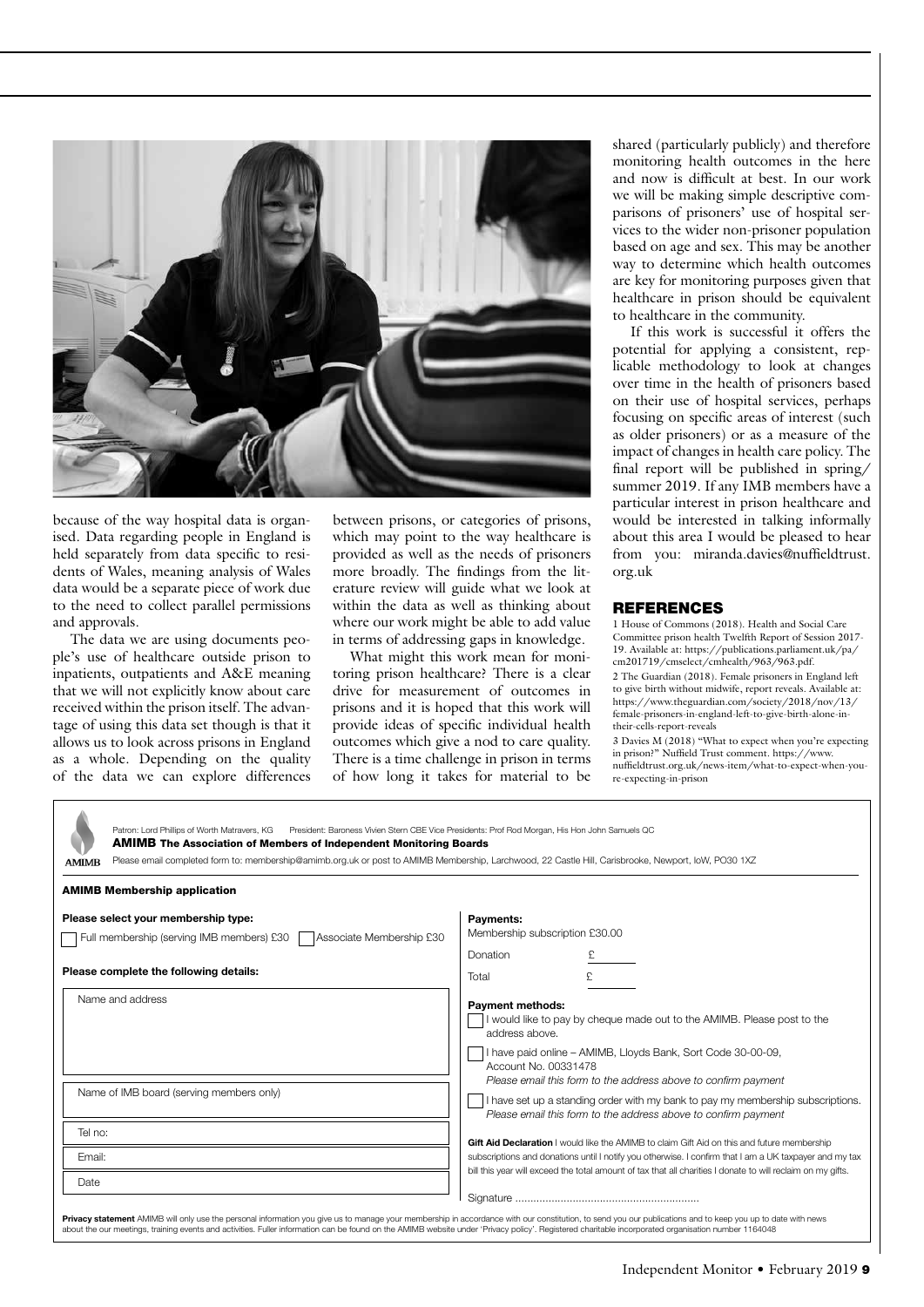# SENTENCING

# The case against short custodial sentences



Revolving Doors Agency is leading a national campaign, Short-sighted, calling for a new presumption against short prison sentences of less than six months<sup>1</sup>. Their Deputy Chief Executive, Vicki Cardwell, lays out the case.

Short prison sentences do not work and this is why. More than half of all people sent to prison are sent there for less than six months<sup>2</sup>. This is causing widespread harm, undermining public safety and contributing to churn and volatility in our prisons.

The current state of play is that short prison sentences are not reserved as a punishment of last resort. Recent data lays this out starkly. In 2017:

• Over 44,000 people were sentenced to less than six months in prison

• Of whom 30,000 were sent for less than three months and

• Of whom 12,000 people were sent for less than one month<sup>3</sup>.

The overwhelming majority of people serving sentences of less than six months are in prison for non-violent offences. Some common offences that receive a

short time in custody are theft and drug offences<sup>4</sup>, linked to underlying problems such as poverty, drug addiction, homelessness and mental ill-health. Indeed, the most common offence for which people are sentenced to prison is theft.

The Justice Minister Rory Stewart MP, summed up the problem recently in front of the Justice Select Committee "The wrong kind of short sentence actually endangers the public because the wrong kind of short sentence increases the chance of reoffending."

This is borne out by the evidence on reoffending rates. Data obtained by Revolving Doors shows the reoffending rate for prison sentences of less than six months is 68%. This is much higher than the average rate across all sentences, and even higher than those on sentences of less than one year.

It is unhelpful simply to compare community sentences with short term prison as they are not directly comparable. However, the government's own analysis with matched offenders (similar offences and similar histories and backgrounds) demonstrates that the difference in reoffending is attributable to the sentence type. This data robustly shows that short term prison drives people to reoffend more frequently and more seriously - a bad outcome for everyone. A community sentence, which can for example include unpaid work and help to tackle causes of offending such as drug addiction or mental ill-health, can reduce reoffending more effectively.

Imagine a doctor sitting in their surgery with a patient in front of them. The doctor has two medicines available, one of which they know is proven to have a greater chance of working, and another likely to make the patient sicker. While efficacy is not the only consideration when passing a sentence, it is clearly an important one to reduce the numbers of future victims.

It is obvious why short sentences drive up reoffending rates and compound existing disadvantage and problems. When people go to prison for a matter of weeks or months they can lose their tenancy, their job, have breakdown of relationships – all of the factors proven to support desistance from crime and allow people to build a new life.

As prison staff, governors and people with lived experience repeatedly tell us, short sentences do not allow time to do

# Wrong book or wrong library?



Clare Balding describes how she came to recognise her sexual orientation by saying that after dating men and finding the experience unsatisfying, she realised that she was making the mistake of looking for the right book in the wrong library. Happily, she and Alice Arnold have mutually found the right book. The argument for abolition of short prison sentences is a bit like that. It is the wrong starting point for evidence based reform of criminal justice.

There is arguably no area of public policy to rival criminal justice in its misrepresentation of the true crime and justice landscape. Between us, the writers have

The other side of the argument is presented by Ken Pease, criminologist and visiting professor at University College, London, Loughborough University, Manchester Business School and the University of Chester, and Elizabeth Bourgeois, adult chair at Bradford and Keighley Magistrates' Court.

well over half a century of practical experience (and published research) in a range of operational contexts from policing through sentencing to parole. In this brief note we identify three inconvenient truths which provide the necessary basis for challenging recent Scottish proposals to abolish prison sentences of less than one year.

Three inconvenient truths can be summarised as follows:

1 *The respite afforded to the victimised public is totally discounted by official measures of penal success.* The worm in the bud of criminal justice is that it is primarily offender centred. Miscarriages of justice are taken as synonymous with wrongful convictions. Reconviction rates are calculated differently for custodial and community sanctions. The former are dated from release and the latter from sentence. This removes from the statistics the delay in the opportunity to reoffend afforded by custody. Community sentences are made to look more successful by ignoring the swifter revictimisation of the public. The elephant in the room throughout criminal justice is likely harm to the public, especially its chronically victimised segments.

2 An offender's likelihood of reconviction is pretty much as predictable before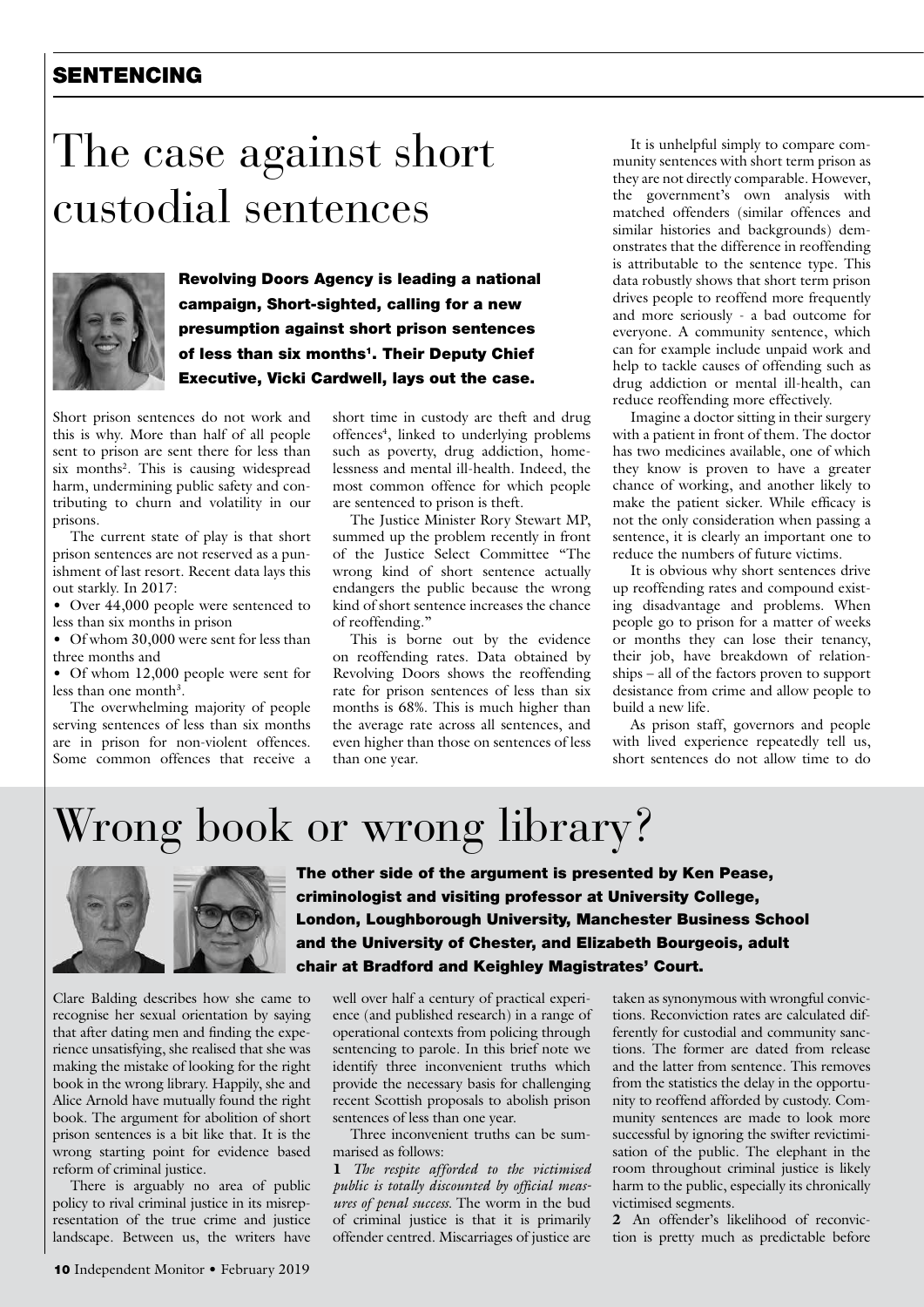any meaningful rehabilitation or sort out issues like housing for release. The evidence backs this up; one in four people sent to prison for less than six months are known to be released to homelessness<sup>5</sup>. The real numbers are likely to be higher.

People with lived experience are clear that whatever the policy states, people on short sentences do not have proper sentence planning and are unlikely to access treatment. It can take days or weeks for an application to be processed and responded to.

Unfortunately, we know that short custodial sentences are still used when other options are available. Very recently a respected women's centre tweeted that a woman they were working with was sentenced to five weeks inside and that her drug treatment programme would therefore be disrupted.

Additionally, the public strongly oppose the use of prison for petty crime. A new poll commissioned by Revolving Doors<sup>6</sup> found that:

• 80% of the public think that theft of daily essentials such as food, sanitary products and nappies does not warrant a prison sentence.

• 74% of the public think people with drug or alcohol addictions belong in treatment programmes instead of prison.

Given the facts above, Revolving Doors Agency has called on the government to introduce a presumption against the use of short custodial sentences of less than six months, requiring the court to impose

a sentence is chosen as it is later, i.e. sentence choice is currently largely irrelevant to future criminality. Differences in rates of reconviction between sentence types are almost totally accounted for by the generally greater offence seriousness and worse criminal record of those given custodial sentences. If matters were otherwise and there were robust and powerful treatment effects, then point 1 above would cease to apply, because what is good for the offender in terms of fewer reconvictions would also be good for the public.

3 Short prison sentences make only a meagre contribution to the prison population. Aspirations significantly to reduce the prison population by diversion of those serving the shortest sentences are naïve or disingenuous. Since this note is a reaction to the suggested abolition of short prison sentences in Scotland, it seems fitting to illustrate the point using a Scottish example. A recent BBC radio *Law in Action* programme included an interview with a Minister in the Scottish government "One of the things that I think is particusuch a sentence only if no other appropriate disposal is available and to record publicly the reason for a custodial sentence.

This approach does not remove the court's discretion; it is a presumption not a ban. Therefore, under these proposals offences that are serious and/or risk harm, such as domestic violence, can be dealt with appropriately by the courts.

At the same time there is a need to strengthen community sentences so that they command public confidence and are able to deal effectively with some of the underlying causes of persistent, petty offending, including drug or alcohol misuse and mental health. We recognise the constraints on the magistracy and that many magistrates would like to see robust, effective community options. We want to work with them and others to strengthen and support these options, including women's centres.

There is, however, no value in continuing with the failed policy of short sentences while we wait. Clear direction from government on the need to reduce inappropriate short sentences should be the catalyst for action. Our campaign, Short Sighted, has garnered support across the political spectrum, including from Police and Crime Commissioners, sentencers and a former Attorney General. We have also seen real impact with a strong shift in tone from Ministers. As the Justice Secretary told *The Daily Telegraph* in July "short sentences should only be used in extreme circumstances because they don't work".

larly important is the issue of reducing the number of short term prisoners…Over the course of a year we will probably have a total of 4000 short term prisoners. That's of a total prison population of some 7500 prisoners."1 The clear inference is that some four-seventh of the sentenced population are short-termers. The truth is otherwise. The Minister no doubt has access to statistical support, but we have to rely on Chart 3.6 of the relevant Scottish government report<sup>2</sup>. It will suffice to make the point. The chart shows some roughly 2200 prison receptions during a year are of people sentenced to three months or less. Since they spend so little time in prison, they contribute (at a generous estimate) perhaps 250 to the prison population, some 3% of the total. Think hospital admissions and population. People undergoing hip replacement will account for numerous admissions, but a small proportion. This is not statistical point scoring. It is simply that those who are the most plausible candidates for diversion from custody are those who would make the smallest impact on the prison

To conclude, some of the most shocking figures are the rates of suicide on release from prison. Today men leaving prison are ten times more likely – and women 40 times more likely – to die by suicide compared to people in the general population. We cannot ignore the fact that the majority of people serving destructive short sentences are there for non-violent offences, often living in the context of extreme poverty and significant trauma. There is a well-evidenced overlap between victims and offenders, particularly clear in relation to the 'revolving doors' group. Instead of falling into the often false trap of 'victims vs offenders' we should look for solutions that enhance community safety and increase confidence in the system for all. We can and should do better. *www.revolving-doors.org.uk* 

*@revdoors* 

#### REFERENCES

1 http://www.revolving-doors.org.uk/changing-policy/ short-sentences-are-short-sighted

2 For the purposes of this article, we define short sentences as last than 6 months. This can be defined as up to 12 months. Revolving Doors Agency is campaigning for a presumption against sentences of less than 6 months. 3 HC Deb, 10 December 2018, cW https://www.

parliament.uk/business/publications/written-questions-answers-statements/written-question/Commons/2018-12-04/198931/

Table 2.5b Offender Management statistics quarterly, England and Wales Quarter: July-September 2017, Prison population: 31 December 2017.

5 http://www.revolving-doors.org.uk/blog/channel-4-news-covers-our-new-foi-data

6 Populus poll of 944 adults in England and Wales commissioned by Revolving Doors Agency. Fieldwork undertaken 12th-13th February 2018.

#### population size.

The note so far has argued that the apparatus of criminal justice policy needs recalibration in favour of the public, and in particular victim interests. This is an old argument, but honoured only in the breach in official discourse and official statistics. For example, to supplement reconviction statistics, how about routine statistics which detail the number of victimisations suffered at the hands of those recently discharged from custody (and other sanctions)? Second, how about a change of policy direction whereby prevention is given centrality, thus addressing 100% of crime rather than the 2% which result in an offender being officially sanctioned? Third, how about an independent fact checking agency which calls into question spurious claims about the impact that would be made by reforms like the abolition of short prison sentences?

If Scotland wants an evidence based system, what should it do? Beside the public and prevention focus advocated earlier, how about a prison building pro-*Continued overleaf*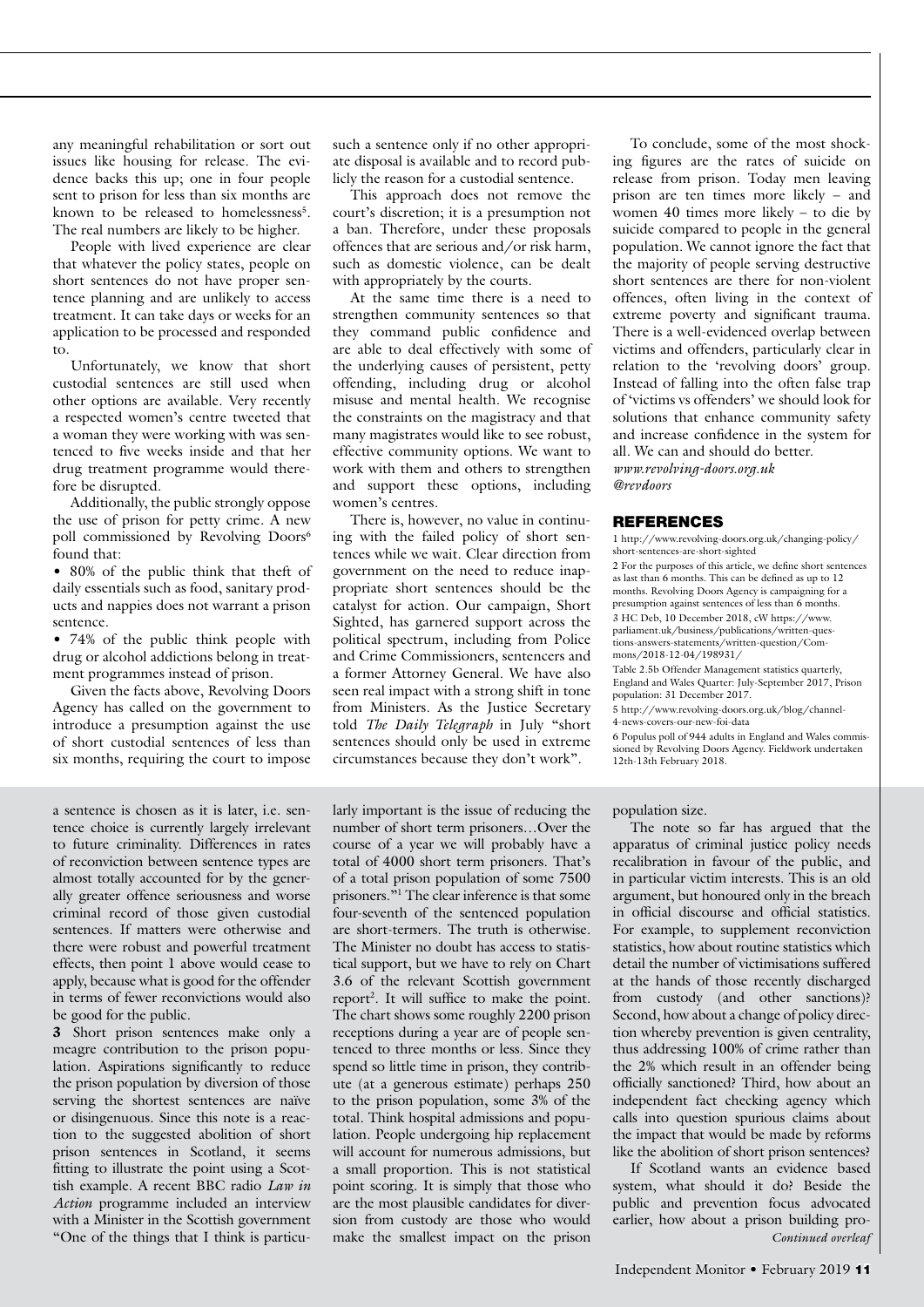## SENTENCING

# IMBs

#### *Continued from previous page*

gramme of small and uncrowded facilities, which David Farrington and Chris Nuttall showed four decades ago to be associated with below expected reconviction rates? All the decent and constructive work in prisons must be applauded and extended. Prisoners go to prison as a punishment not for punishment. The abolition of short sentences is an ill-considered tinkering with the system which may be politically attractive but misses all the important evidence based initiatives with longer term promise. It will share the fate of all such enterprises of the last century. But an account of this is for another time.

We know that there is a vast body of academic literature which is researched from their perspective which explains how expensive, deeply unpleasant and personally disruptive prison is to offenders' accommodation, access to benefits, and to family life and so on. That goes without saying. Sentencers, shaped by guidelines, try everything in their armoury to keep offenders away from prison. In fact research from Civitas found that it is practically unheard of for anyone (0.2% of offenders) to be sent to straight to prison from a magistrates' court without having been before the bench on a previous occasion.

We have been approaching the matter of short prison sentences from the offender's point of view.

This is the lacuna which short sentence abolitionists seldom refer to and which academics seldom research. What is happening at the previous court hearings, prior to the hearing where the custody threshold is finally passed? The defendant is warned of consequences at every stage from the fines stage upwards; that if, for example, the fine is not paid as the court orders then they will be brought back before the court and may be sent to prison. The warning of consequences appears routinely as the severity of the sentence escalates. It is embedded in court pronouncements. When defendants leave the court they can be in no doubt that it has the power to carry out its threat. Then it is over to the offender to make the binary choice whether, for example, to comply with court orders or risk facing the consequences. As the offences become more serious, fines may be followed by a community sentence. This gives sentencers a huge range of measures to try and turn the offender's life around and consequently reduce reoffending behaviour. The measures must include a punitive element, but also a rehabilitative activity too. Non-compliance must have conseqquences.

#### REFERENCES

1 https://www.bbc.co.uk/sounds/play/b08k2ctf 2 https://www2.gov.scot/Publications/2015/12/5123/3

### Sue Bird of the High Down IMB describes her board's nocturnal venture

Having finally decided to make a night visit to the prison and agreeing a date between ourselves, the bigger issue was finding someone at the prison who knew the protocol to arrange it. We have previously made late evening visits to the establishment but never broken the night state.

I knew that all that needed to happen was that an IMB password be secured in the safe, but felt it inappropriate to tell the security governor the process. He finally got back to me with exactly that, which was all done in good humour. I received no resistance from the prison at all, instead a more quizzical look of "really, are you sure??". Obviously, we did not disclose the date of our intended visit.

In November four of us met in the prison car park at midnight, two members had come from a gig which lightened the mood. We took nothing into the prison barring a note book and pen.

The door bell at the front gate was answered by a newly in post officer that none of us knew. When we told him who we were said "sorry I can't let you in, you are not authorised". I went on the explain that we had secured a password in the safe which would secure our entry. We heard no more for about 15 minutes, but we did see an ambulance arrive with blue lights which was let in the vehicle entrance. Guessing that something serious was happening inside we remained patiently outside. We later learned that a prisoner had seriously self-harmed, but then refused go to in the ambulance.

#### What to wear

For those that do not know, HMP High Down was built on the old Banstead Asylum site on the Downs in Surrey and the wind blows a gale across the prison making us agree to think more carefully at what we should wear for our next night visit.

Shortly afterwards I was asked for our password, and then the night orderly officer came onto the intercom explaining that there was an emergency and we could not come into the establishment until this had been dealt with. True to her word we

#### If we had any tips they would be

| Wear warm comfortable clothes           |  |  |
|-----------------------------------------|--|--|
| including shoes                         |  |  |
| Wear your lanyards                      |  |  |
| Don't forget your password              |  |  |
| Be patient – the officers still have an |  |  |
| operational role                        |  |  |
| Don't stay too long!                    |  |  |

were admitted at 12.40 am. The orderly officer was a CM that we knew well, and we later heard that when she got the message from the gate, she initially considered calling the police in case the security of the prison was about to be compromised. However, she looked on the camera and saw our lanyards.

After a full search we had a tour of the residential areas where we were given time to speak to the officers/OSGs, learning about the jobs that needed completing overnight. We also checked the ACCTs and realised what a time consuming job this alone is. High Down, as a local CAT B, has a large number of ACCTs open at any one time. We were accompanied by the orderly officer and two officers, all female.

We were able to check on the times that the last prison escort van arrived at High Down and how long it took to locate the man to a cell. The last van arrived at 20.05 from a Crown Court which had probably 'risen' at 16.30 and the man was finally in a cell at 21.13. It hit home at the length of day he must have had, particularly if it was his first time in custody. Staff said this was early for a Friday night, and we are aware that the final prisoners are not always located to cells until the early hours which has a knock on effect to staffing rosters.

We were surprised at how quiet it was; late evening visits tend to be very noisy with televisions and radios blaring out and shouting between cells. The only noise was from us sadly discussing the rats scurrying around on the lower walkways outside the residential units. We were amazed by the number of checks and forms that had to be completed by the orderly officer which involved "walking" the entire establishment. Many gates are left open for ease of movement and these have to be locked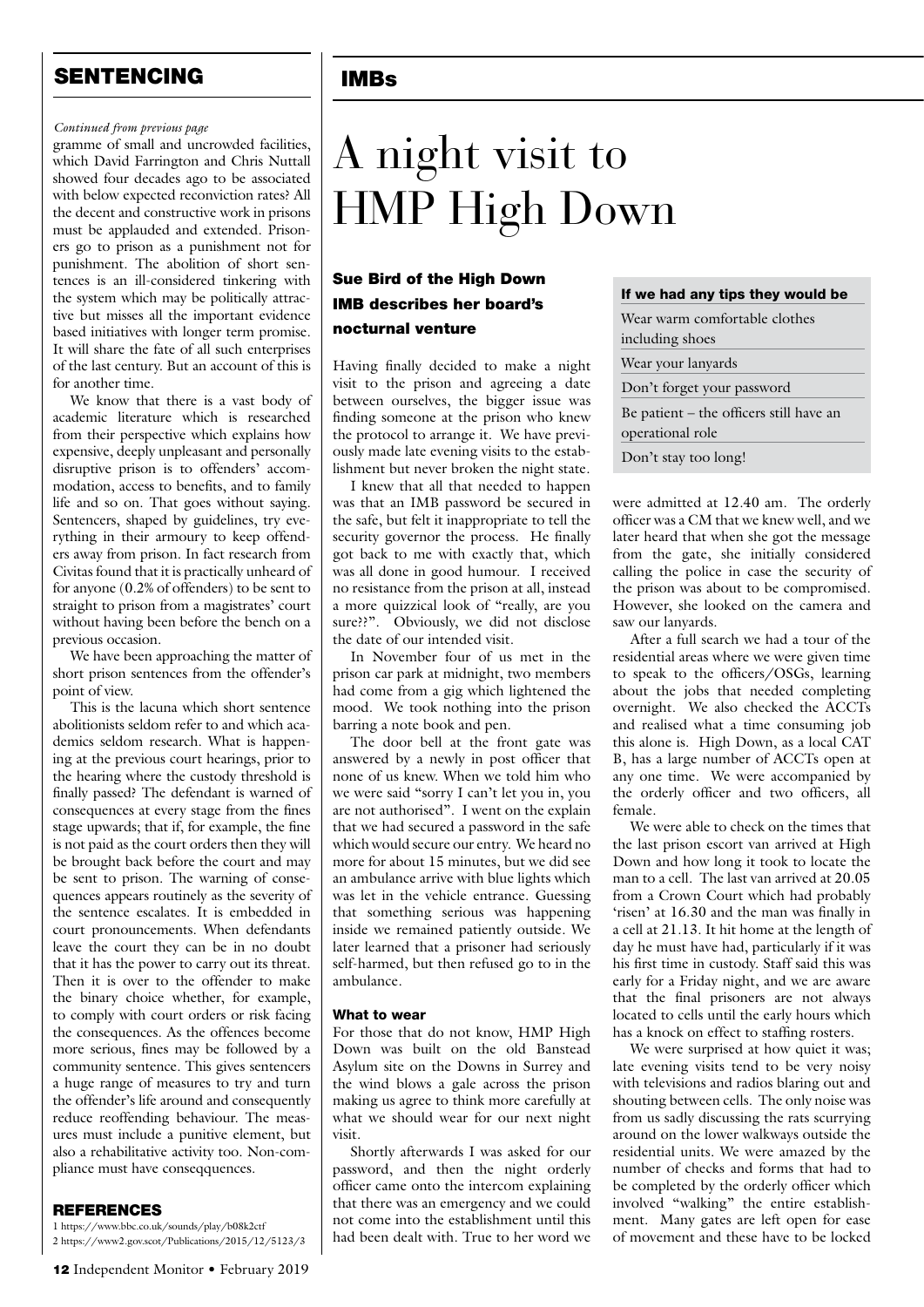

before the patrol state is broken in the morning. Any sceptical thoughts about "sleeping on the job" were soon lost by the sheer size of the responsibility of the night shift.

The second emergency of the night came across the radio which halted our tour and we attended with Oscar 1. Medical staff were in attendance as a man was having breathing problems. As a decision was being reached as to whether an ambulance was required (High Down also has an inpatient wing) we agreed that we had taken up a lot of their time and if there was an escort available, we would leave the establishment. We were also aware that the orderly officer was considerably behind on her night checks. We left the prison at about 03.30 following another search.

What value did we get from the visit? We were able to monitor matters such as ACCT records, the late arrival records, noise levels, emergency procedures and the nursing provision in the inpatient facility. Importantly, we were seen by some prisoners and staff who realised that we are not just a nine-to-five operation. We certainly gained insight into the difficulties faced by night staff. As a group, we agreed that it was a particularly worthwhile monitoring visit and would fully recommend doing it. We shall certainly be diarising them quarterly.

# Who do we think we are?

Anne Rogers of the IMB at HMP Brixton argues that carelessness in our use of language can jeopardise how others see us

IMB publicity focuses, quite rightly, on our independence - the fact that we are members of the local community, monitoring the treatment of prisoners from a perspective completely separate from, and uninfluenced by, the views of the prison's managers, the broader prison service or the Ministry of Justice.

Prisoners need to believe in our independence if they are to trust us to assess how fairly or otherwise they have been treated, and to accept that our assessment will sometimes support them and

sometimes the prison. But I would be surprised if anyone reading this had never heard a prisoner say that they think the IMB is in the pocket of the prison. In part this view might be the natural cynicism of the disempowered, but it is inevitably affected by how we conduct ourselves as IMB members. We need to be walking the tightrope of independence, whatever we do or say.

Monitoring a specific prison, as we do, has a lot of advantages. It means we learn in detail how the establishment operates; we know where to go for information; we are there when the prison has not been spruced up for a visit from the Minister or an impending inspection; we see whether conditions are improving or deteriorating over time; we have the chance to build the mutually respectful relationships with staff that are necessary if we are to be taken seriously. But because we visit regularly it is easy to feel that we belong and to start referring to it as "our" prison. Even if all we mean by that is "the prison we monitor" we immediately sound less independent and more like part of the establishment. And there is a real danger that we slide into using the wrong pronoun more widely.

In the past couple of months I have heard members of four different boards say: "We don't give men in seg. a tv"; "We released a prisoner in error last week"; "When it is cold we give men coats so they can exercise outside"; "We don't send men out on ROTL". I do not doubt that some, perhaps all, of these remarks came from good and dedicated IMB members, but anyone who heard them would be left wondering who the speaker worked for. If we say these things we are identifying very strongly with the prison and are wobbling on the independence tightrope. This increases the risk that we lose our footing completely, and start to moderate criticism of the prison in our annual report, maybe play down the prison's shortcomings when the Ombudsman comes to call, or even ask the Inspectorate to go easy on our prison "because they are doing their best".

If prisoners hear us, or read such language in our annual report, is it any wonder that they think we are part of the establishment and not independent? We need to remember who we are, and tailor our language to our responsibilities.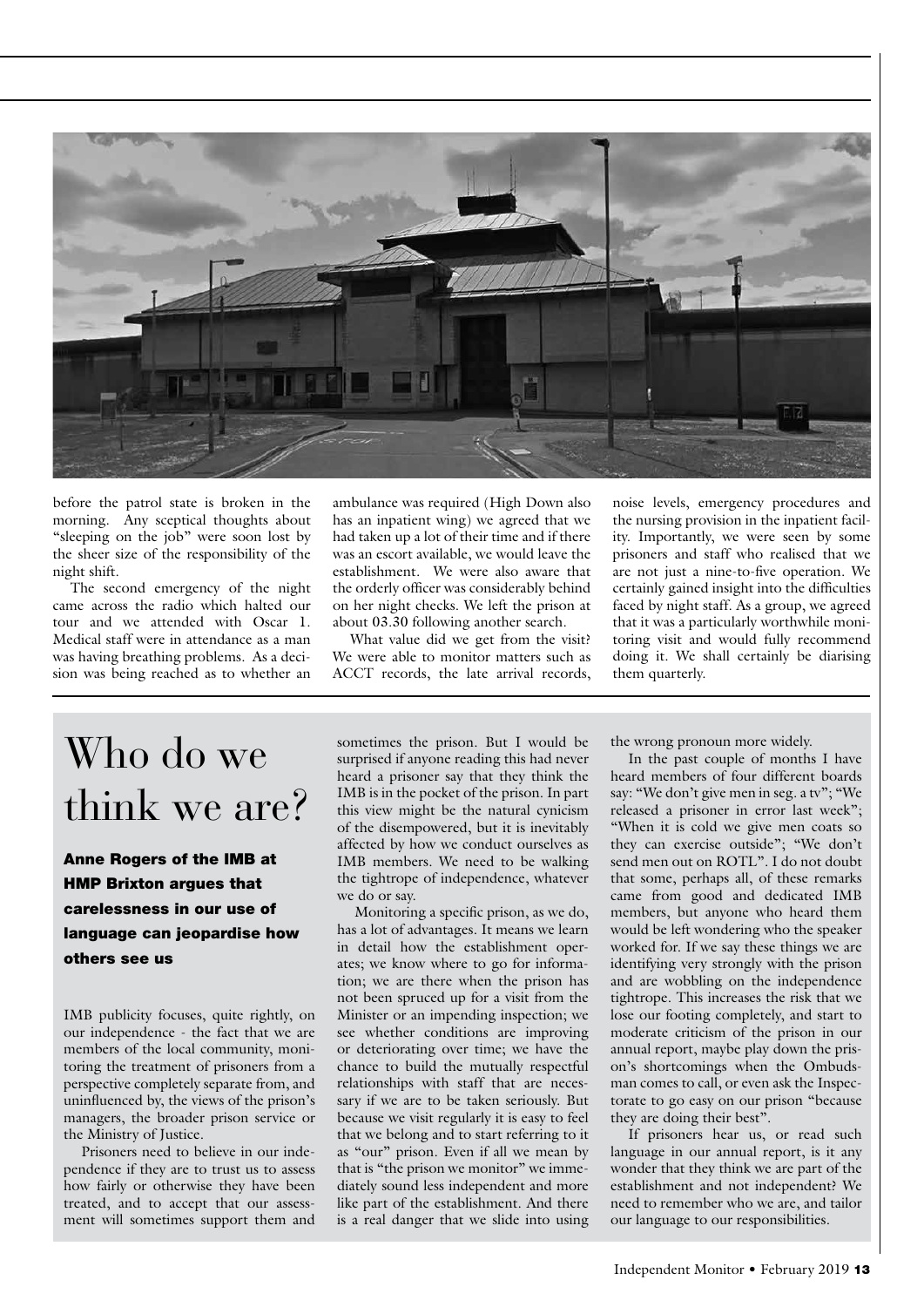### **REPATRIATION**

# Repatriation of foreign national prisoners

Board members may well have had an inquiry from a foreign national prisoner about the possibility of serving his sentence in his home country. Anu Liisanantti of the charity Hibiscus provides a comprehensive guide to the process

The term "foreign national prisoner" encompasses many different people currently in the UK prison system who do not hold a UK passport. They may have come to the UK as children with parents, or have been born in the UK from parents who never naturalised them, or be second generation immigrants; they may be asylum seekers or may have been given indefinite leave to remain as a refugee; they could be European nationals; those who have entered the UK illegally or were in the UK as students, visitors or workers who have become involved in the criminal justice system.

#### UK legislation

The Repatriation of Prisoners Act 1984 enables foreign national prisoners to request a transfer back to their country of origin to serve their sentence. Sentenced prisoners from a country which is a signatory to transfer conventions or bilateral agreements can apply for repatriation if they have at least six months left to serve, and no outstanding appeals. The practical reason for setting a minimum period still to be served is that transfer procedures take time to complete. If there are fewer than six months left to serve there may not be sufficient time to carry out the transfer procedure, although where there are compelling or compassionate reasons, and both states agree, transfer may be possible in a shorter time.

One of the principal requirements of the Act was that the prisoner gives his or her consent to transfer. However, recent regional instruments that bind the United Kingdom remove the consent requirement in certain instances. The 1984 Act therefore had to be amended to reflect that a prisoner's consent is now only necessary if required by the relevant international arrangement

The terminology used to describe the two states that are parties to a decision to transfer a sentenced person can vary. The country in which the sentence was imposed can be referred to as the sentencing state or the "issuing state", as in this article. The country to which the sentenced person may be, or has been, transferred in order to serve his or her sentence can be referred to as the receiving state or the "executing state", as in this article.

#### UK's agreements

The UK is party to multilateral agreements relating to prisoner transfers:

• *The European Convention on the Transfer of Sentenced Persons* is an international treaty, effective from 1985, regulating the transfer and social rehabilitation of imprisoned persons. To date it has been ratified by 66 countries, including states outside the Council of Europe. This gave foreign nationals convicted of a criminal offence the possibility of serving their sentences in their home countries.

It was replaced in 2011 by an EU Framework Decision that requires signatories to accept transfers in most cases. Prisoners can challenge decisions to repatriate and the prisoner's opinion is taken into account, with a full response sent to the prisoner before the application is forwarded to the executing state. As outlined further on, this rarely results in a favourable decision for the prisoner. In other words, while both countries have to implement the Framework Decision for the process to work, a prisoner could be transferred without agreeing to it.

• UK is also a state party to the *Scheme for the Transfer of Convicted Offenders within the Commonwealth* which lays out the conditions for transfer of prisoners between Commonwealth countries, and requires the prisoner's consent to repatriation. Although the parties to the agreement include a number of countries with a large number of their nationals in UK prisons, many countries have not implemented the scheme, and it has rarely been used.

Furthermore, UK has bilateral prisoner transfer agreements with a number of countries. These agreements exist and operate simultaneously with multilateral conventions.

#### Compulsory transfers

After a foreign national person has been sentenced, the case will be referred to the Home Office for deportation action. If a deportation order is made the case is then referred to the Ministry of Justice who might decide to start the transfer process early without the prisoner's consent. This is known as compulsory transfer.

Prisoners identified as suitable for compulsory transfer will be informed of this by the Cross Border Transfer Section and will be invited to make written representation against the decision. A prisoner will normally have 28 days in which to make representations. If requested by the prisoner, they should be allowed to contact their legal adviser.

When repatriation has been approved and a date of transfer agreed with the receiving jurisdiction, establishments will be required to make arrangements for the transfer of the prisoner to an appropriate prison for departure. The Cross Border Transfer Section will inform establishments when arrangements should be made. As transfer will normally take place shortly before the date of departure from the UK, it is essential that the prisoner's property and private cash is transferred with the prisoner. Prisoners will normally be allowed to take hand luggage only with them on departure from the UK. Prisoners should be asked to make arrangements for the disposal of any property in excess of this before transfer to the departure prison. A record of the transfer or disposal of any property must be kept. The issuing state (UK) will escort the person to the executing state and will then hand him/ her over to the authorities in the executing state. From this point the person will be subject to the laws, rights and policies of the executing state and have no further association with the issuing state.

#### Voluntary transfers

A voluntary transfer is where the foreign national prisoner asks to be transferred to his/her country of nationality or country of permanent residence before the end of their sentence. All cases considered for repatriation are dealt with by the Cross Border Transfer Section.

#### *How to apply for a transfer*

An applicant needs to submit a Repatriation Application form, together with supporting documentation, that will be forwarded to the Cross Border Transfer Section which then consults with the UK Secretary of State and the government of the executing state to decide whether repatriation is appropriate.

Every international agreement on pris-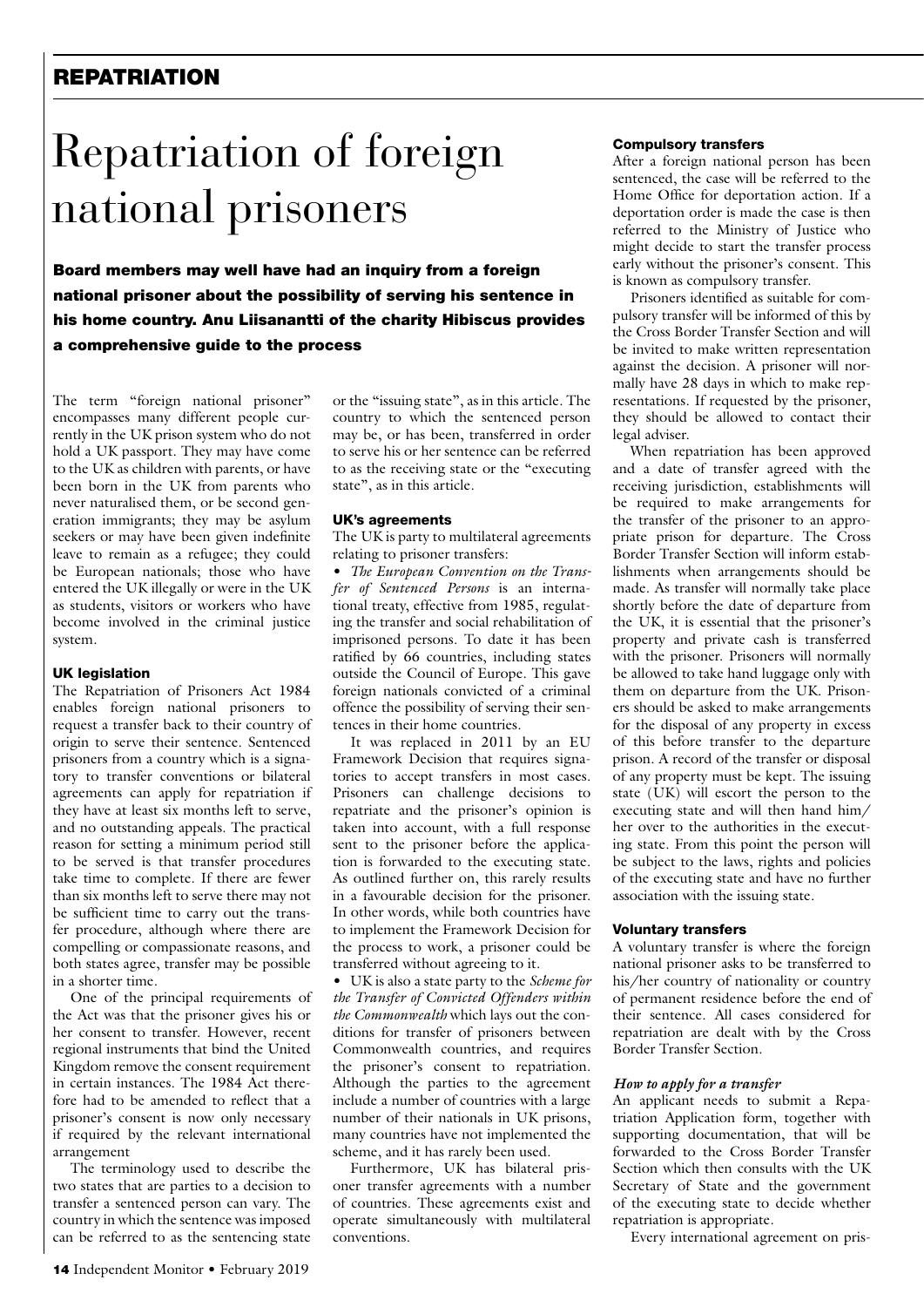oner transfer will contain its own requirements. The most common requirements are:

• The prisoner is a national of the receiving state. In some rare cases persons with established roots in another state may be considered for transfer even if they are not nationals of that country;

• The sentence is final and so is not subject to appeal;

• The offence giving rise to the sentence is an offence in the receiving country;

• There are at least six months of the sentence outstanding, or the sentence is indeterminate; and

• Both the sentencing and receiving state consent to the transfer.

Unlike compulsory transfers, prisoners serving less than four years can in some cases be considered for voluntary transfer, and it will be considered on a case by case basis. Foreign national offenders are also eligible for early removal from the UK under the Early Removal Scheme.

Time served in the UK is taken into account. The sentence can be administered in accordance with local laws, although this cannot lengthen the original sentence. The extent to which the sentence can be adapted may be limited by the terms of the transfer agreement, and the prisoner will not necessarily be given a definite release date prior to the physical transfer, as this cannot be calculated until they have actually transferred.

The cost of voluntary repatriation has to be covered by the person who made the application. The prisoner has to pay for their own ticket but not those of the guards who might accompany them. Some states, however, require the prisoner to meet all costs associated with the transfer. Prisoners need a valid travel document to facilitate transfer as the lack of it can often slow the process down. In Europe, countries can provide a 'European Travel Pass' document for a single journey, rather than provide a new passport.



#### Human rights implications

One requirement not widely mentioned, but which may arise as a matter of law and which should as a matter of policy, is that the human rights of the person to be transferred must be safeguarded. States may be forbidden, as a matter of national law or of binding international law, to transfer a sentenced person whose fundamental human rights would be threatened by transferring him or her to another country in order to serve the sentence. This is of particular relevance where the issuing state seeks to remove a sentenced person without their consent. It may entail obtaining assurances

#### STEP BY STEP TRANSFER PROCESS

| Application |
|-------------|
|             |

- 2 Review by the issuing state (UK)
- 3 Approval or dismissal
- 4 Prisoner submitting reasons not to transfer (applicable with compulsory transfers)
- The above representations/reasons are responded to
- 6 Sentence reviewed by the executing state (destination country)
- Sentence is agreed between executing and issuing state
- 8 Transfer date agreed
- Travel to executing state
- 10 Sentence is served in executing state until release

from the executing state that the person's fundamental human rights will not be infringed.

#### **Challenges**

There are many factors complicating the transfer process:

#### *Legal and administrative difference*s

Whilst the EU Framework Decision provides a mechanism for the transfer of sentenced EU-nationals within EU member states to enhance the individual's social rehabilitation, there are ongoing issues in the execution of transfers due to countries' different legal and administrative structures and processes. Furthermore, each country has a separate piece of legislation which specifies the authorities responsible and the process of actual transfer when it takes place. Experts responsible for the transfer of sentenced prisoners have expressed difficulty in obtaining and understanding early release arrangements in other member states.

#### *Lack of accurate information*

Hibiscus's own prison staff have observed that many prisoners are not offered accurate information about the voluntary repatriation process. This is partly due to the complexities of procedures in different countries, and therefore limited knowledge of foreign national officers and legal professionals who support foreign nationals.

Prisoners do not give their final consent to the voluntary transfer until the end of the process. Once both states have agreed, the prisoner should then be provided with detailed information about the transfer and administration of the sentence. If they are not content, they have the right to withhold consent and withdraw their application. However some of Hibiscus's clients in prisons were not aware that following a voluntary transfer the rules of early release, sentence remission and prison conditions follow the local law of the destination/ home country. For example, some countries automatically release prisoners from prison halfway through their sentence, while other countries release prisoners twothirds of the way through their sentence. Our concern is that inadequate information could lead to a situation where prisoners who initiate the voluntary transfer may unknowingly end up remaining in prison for longer in their country of return than they would have in the UK system.

#### *Time limits*

The time it takes to apply for a transfer varies greatly, and the person might come *Continued overleaf*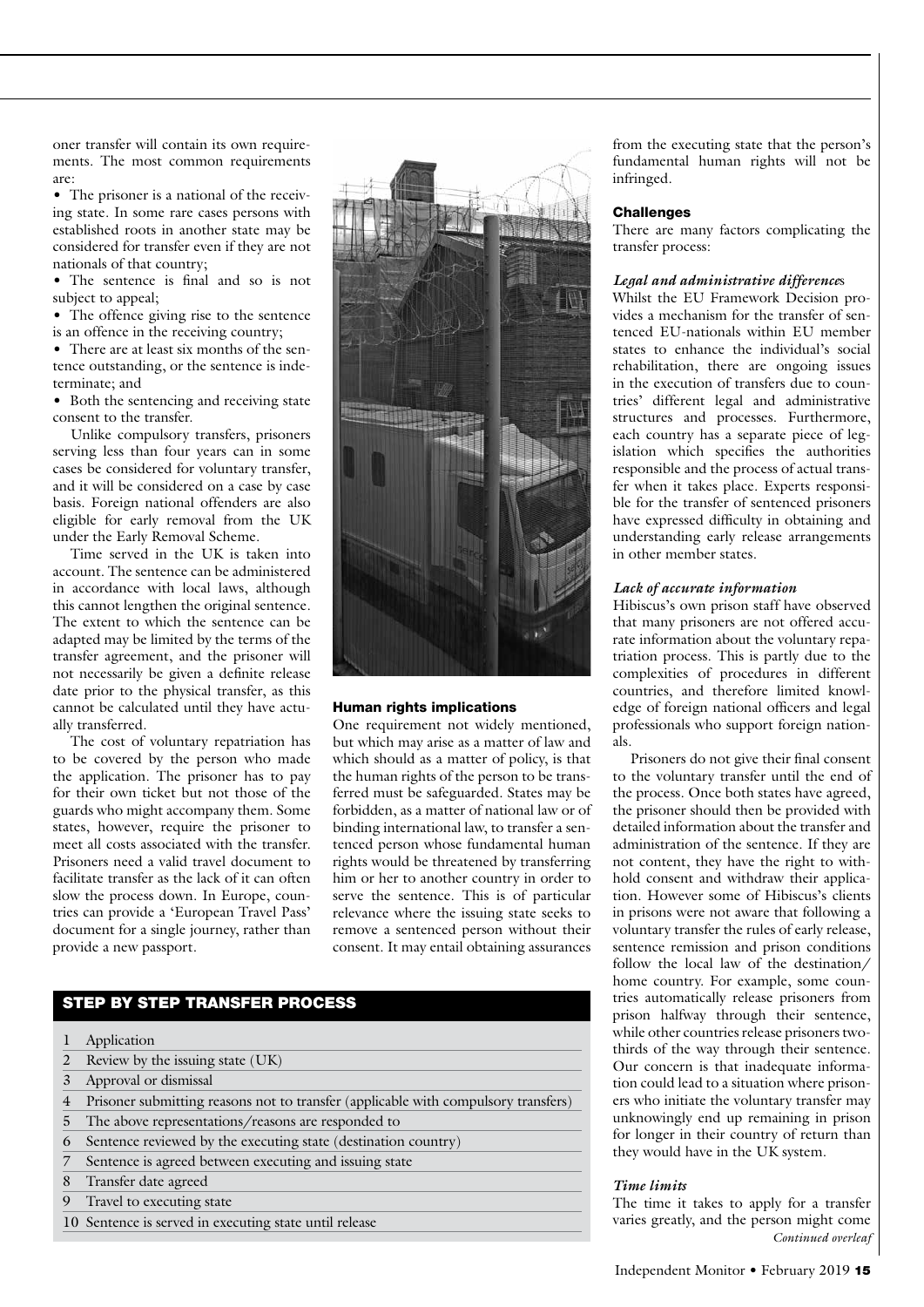## **REPATRIATION**

# THEATRE

#### *Continued from previous page*

to an end of their sentence before transfer is processed. Once the executing country has the application (either voluntarily or from UK authorities) they should reply within 90 days under the EU Framework Decision, but in practice this can take longer. The delay is often caused by the court process for recognition of a transfer request<sup>2</sup>, but also by complexities of the translation process, working out sentence length, requests for more information, or lack of information about the person's immediate needs (e.g. in cases of disability). There is no formal mechanism for recording the length of time that enforcement decisions or practical transfers are taking. Most authorities will only consider pushing the applications to be processed more quickly when they are strong compassionate grounds to do so (e.g. in case of a life-threatening illness).

#### *EU referendum and Brexit*

There has been some speculation in the UK media that Brexit might halt the transfer of EU prisoners back to their home countries to serve their sentences. The government has yet to set out its intended course of action, and no change will happen to the EU Framework Decision until the UK actually leaves the EU. When the UK is no longer able to use the EU Framework Decision, it is likely that it will revert to using the Council of Europe's transfer convention which has an additional protocol to which the UK is signed up, removing the requirement for the prisoner's consent in certain instances.

#### Recommendations

Foreign national officers in prison and legal professionals should have at least the basic information about the transfer process in order sufficiently to inform and advise foreign national prisoners.

Embassies and consulates could play a more important role in engaging with their nationals before and during a transfer process.

Furthermore, Europris Resource Book on Transfers recommends a telephone information line providing prisoners and their families with information on the transfer process, supported by a factsheet available in multiple languages detailing the stages of the transfer.

Many aspects of the process are dealt with in factsheets provided by the charity Prisoners Abroad.

#### **REFERENCES**

1 section 44 of the Police and Justice Act 2006 2 Most countries (not the UK) require judicial recognition of transfer request and the enforcement of the sentence following transfer

# Changing lives – and minds – through theatre

Clean Break is a theatre company with an independent education programme. Its work with women in prison is described in this article, edited by its Executive Director Erin Gavaghan, for publication from a longer blog written by Anna Herrmann which became available on Clean Break's website in January 2019.

Clean Break changes lives and changes minds through theatre – on stage, in prison and in the community. Founded in 1979 by two women prisoners at HMP Askham Grange who believed that theatre could bring the hidden stories of imprisoned women to a wider audience, it is still the only theatre company of its kind remaining true to these roots; inspiring playwrights and captivating audiences with the company's award-winning plays on the complex themes of women and crime.

Joint Artistic Director Anna Herrmann reflects on *Thick as Thieves* recent prisons tour and Clean Break's approach to presenting theatre in women's prisons.

"Clean Break's plays tell the hidden stories of women who have experience of the criminal justice system to audiences across the UK. We believe they should also be seen by women currently serving prison sentences as we know they rarely get the opportunity to see their own experiences portrayed sensitively or without judgement on national stages, television screens or in the media. By seeing these stories shown compassionately, individual women's emotions of pain and isolation in relation to their own story might, for a short time at least, be lessened and new possibilities of hope, community and feeling understood might take root."

Taking plays about women caught up in the criminal justice system into women's prisons has often been questioned by others: why would women living through the challenges of issues such as poverty, abuse or distress want to see these exact same issues on stage? Why not commission plays which purely entertain and provide an outlet and a moment of escape and freedom from this?

"We believe that women should have this opportunity as well, however, our focus is to create theatre which holds a mirror up to women's lives and to spark a creative conversation with the audience about their lives, futures and potential."

In Autumn 2018, Clean Break co-produced a tour with Theatre Clwyd of awardwinning playwright Katherine Chandler's *Thick as Thieves*, directed by Clean Break's Joint Artistic Director Róisín McBrinn. The play toured to theatre venues in Mold, Salisbury and Hull as well as three women's prisons: HMPs Styal, Downview and Askham Grange and a Community Rehabilitation Company.

The play tells the story of a meeting between two sisters who have not seen each other in many years. Through conversation, their past unravels and the abuse and neglect that they suffered as children is revealed. The play highlights the enduring effects of childhood abuse on the life chances of adults, and asks questions about what is neglect and how do we change. It is a painful story but there is hope and the possibility of reconciliation in the end.

"The play is powerful, the story feels real and reflective of many women; therefore we had to consider responsibly how to bring this into prisons. How could we ensure that women prisoners seeing the play had the support structures in place to cope with any difficult and strong emotions it evoked? It was important for them to have the full experience of the production, not edited excerpts. Alongside the play we offer theatre and writing activities designed to explore the themes. These women are not passive, but very much active agents, bringing their own ideas and experiences to the work, and creating their own responses."

We began the process of developing our activities in these prisons in conversation with the education departments and key staff there. Our aim was to ensure that the women who participated knew in advance what the themes are and were able to make a choice about their participation. We limited the size of the groups of participating women to ensure that all who saw the play could also take part in all the workshop activity. We ran taster sessions in advance to prepare and address any con-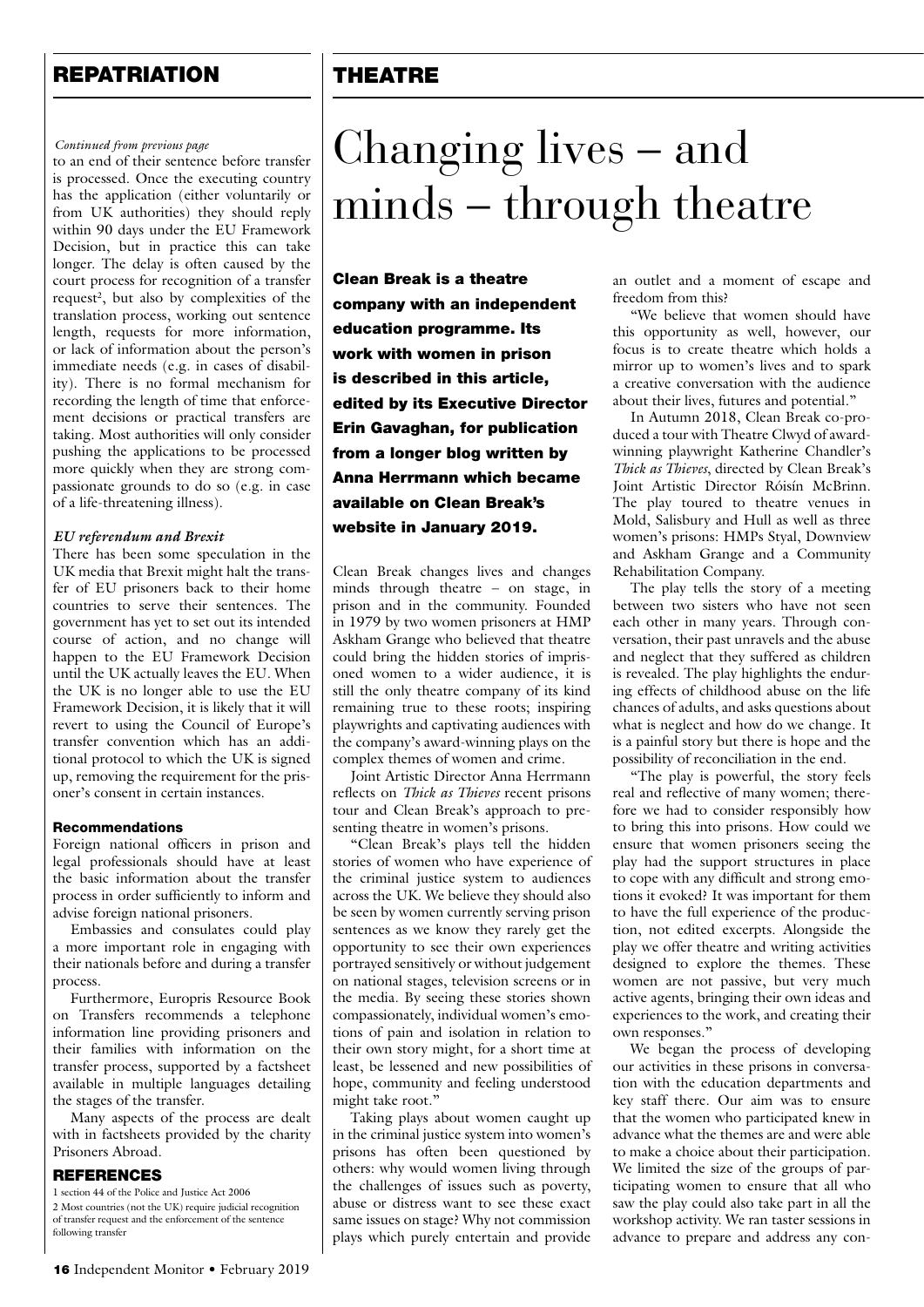

cerns they might have and give them the choice to withdraw."

The programme for *Thick As Thieves* featured preparatory drama work, watching the play, and a workshop for the women to process the themes and create their own responses; this could be extended to include exploration of the themes over several days and facilitating the women to write their own scenes which are then performed by the professional actors of the play.

*"The acting in the play was outstanding with a nuanced script and it was wonderful that the actors returned for further role play, to interact with the learners. The Clean Break team were great to work with."* 

Nicola Murray, Education Department HMP Styal.

Participants were invited to imagine positive futures for characters, which the actors then improvised providing a future focus and creating a sense of possibility. Care is taken not to feed feelings of hopelessness that might exist already.

In creating their response pieces, we handed over the narrative to the participating women. We did not ask them to write their own stories, but to work in the realm of their imagination, creating characters sparked by the story and the themes that had resonated for them. Each woman told a different story. And each woman's starting premise was that she did not believe she could do it. And when they saw the actors perform their pieces, there were many tears of joy and pride at what they had achieved. Everyone in the space was profoundly moved by this shared experience. Their overwhelmingly positive feedback confirmed this. The difficult themes

*Clean Break celebrates its 40th anniversary throughout 2019. Its spring season includes Inside Bitch (above), a co-production with the Royal Court Theatre from 27 February to 23 March.*

of the play had spoken truthfully to the audience – but it had not been too much.

"Bringing Thick as Thieves into prisons has reaffirmed my assertion that women in prison benefit hugely from seeing truthful plays which reflect their lives and from having the opportunity to work through the themes and have the space to express their own voice and become the writers and performers themselves. As the company turns 40 in 2019 and the rate of women's incarceration is yet to reduce, we have strengthened our mission to create ground-breaking work with women with lived experience of the criminal justice system at its heart."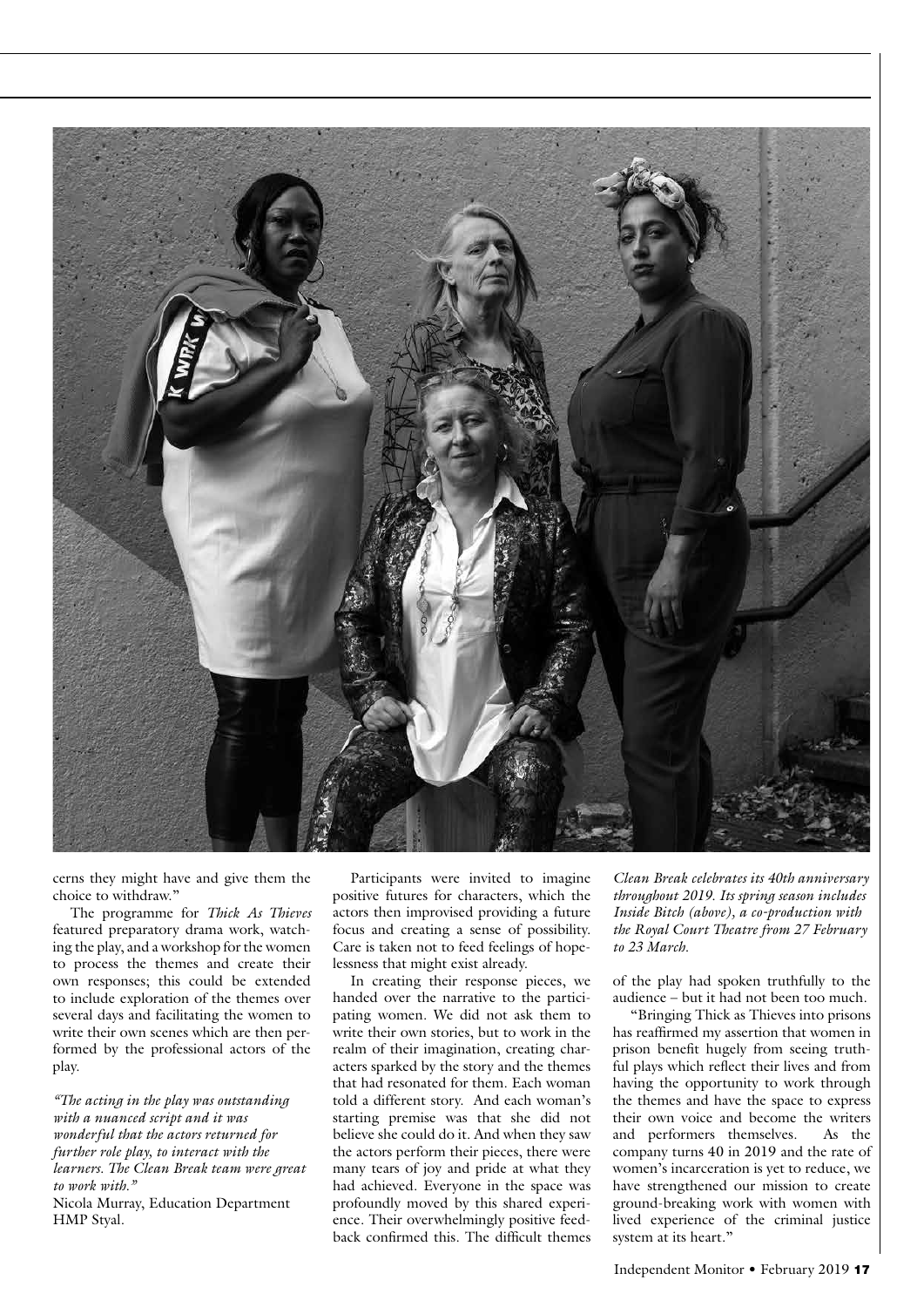### **CAREERS**

# Graduate prison officers leading reform

Natasha Porter, CEO of Unlocked Graduates describes the genesis and development of a scheme to entice graduates into careers in the prison service

As members of an Independent Monitoring Board, readers will already be acutely aware of the severe challenges facing the criminal justice system. Newspaper headlines and government statistics all confirm what you will have seen first-hand: on pretty much every conceivable metric, our prisons are struggling. For me the most shocking statistic is that nearly half of all those in prison will reoffend within a year of being released. This is simply unacceptable, and it is why we created Unlocked Graduates as a way to diversify the prison workforce and bring new ideas into the system.

The Unlocked Graduates programme grew out of the Coates Review of prison education. I was a member of the panel tasked with looking at workforce issues. The report argued that education needs to be put at the heart of the prison service if government is serious about the rehabilitation of prisoners. The report made a range of recommendations to improve prison education. We also realised, however, that if we were serious about a culture of rehabilitation driven by education, we could not focus solely on what happens in the education block. If we did, we would miss some of the most vulnerable prisoners who simply never made it that far.

We realised that it was prison officers who had the greatest contact with this group of prisoners – and therefore could make the biggest difference. But unlike, say, teachers or nurses or psychologists or any of the other specialist staff that might enter a prison, this was not a role which most people know much about.

As someone who had worked as a frontline teacher after being recruited by the graduate scheme Teach First, it was an obvious next step to consider whether such a model could be created for the prison service. Unlocked Graduates was therefore established with the explicit aim of reducing reoffending rates by recruiting and training ambitious graduates at the heart of the prison service.

We believe the prison officer role is the one that can have the greatest effect on prisoners and on prison culture. Working face-to-face, day-to-day with prisoners, a good officer is a mentor, negotiator, teacher and so much more. They have unprecedented access to some of the most vulnerable people in society, and unprecedented potential to help them. But unlike other similar jobs, this is not something that is widely recognised. Prison officers are, by and large, invisible public sector workers, and the job is – paradoxically – considered by many to be both too dangerous and too boring.

When we surveyed students at top universities it was clear that it is a job – and indeed a sector - that was not even on the radar of graduates at the most competitive universities. This is hugely problematic. We are not arguing for prison officer to become a graduate-only profession, but we do believe that, for better or worse, society judges our best and brightest to be those who go to a small number of elite universities. And we know that this group go into other public sector roles, from teaching, to the police, to medicine. If we truly believe that the prison officer role is important, then surely some of that group should be working in our prisons.

#### Leadership development

Over the last two years, over 2,500 graduates and career changers have applied for our unique leadership development programme, attracted by the idea of not only leading prison reform, but also gaining skills that will make them stand out from any crowd. Having rigorously assessed them for the qualities they will need on the landings, such as leadership and resilience, we put them through their paces with our intense training programme. We have placed 150 frontline prison officers in 14 prisons across London and the south east; they are working with over 10,000 men, women and children in prison.

How have we done this? First, we offer them exceptional support. Being a prison officer is a tough job, especially when you are starting out, and being able to lean on those with greater experience is invaluable. Every participant on our programme is given access to a Mentoring Prison Officer,



an experienced prison officer who offers advice and answers questions. And our Unlocked Graduates are placed in prisons in groups, so they have a supportive peer group from day one.

Secondly, we tailor the programme to make it attractive to our target audience. That means, for example, unique aspects that make us stand out from the huge range of other opportunities they could take. It also means recognising that 80% of millennials say they will be in their next career for less than two years – a job for life is no longer an attractive proposition to most young people. With that in mind, we offer our participants the opportunity to take on work placements, ongoing career development, and a bespoke, fully-funded master's degree – a real draw for students coming out of university in debt or career changers later in life.

Last, but definitely not least, it is about myth-busting. It is about going onto campuses up and down the country, and speaking to hundreds, if not thousands, of students, about the reality of what the prison officer job entails. It is about convincing professionals five or ten years into their careers that this is an opportunity where they will be able to really help vulnerable individuals – to go home in the evening believing that they have made a difference. And it is about reassuring them that if this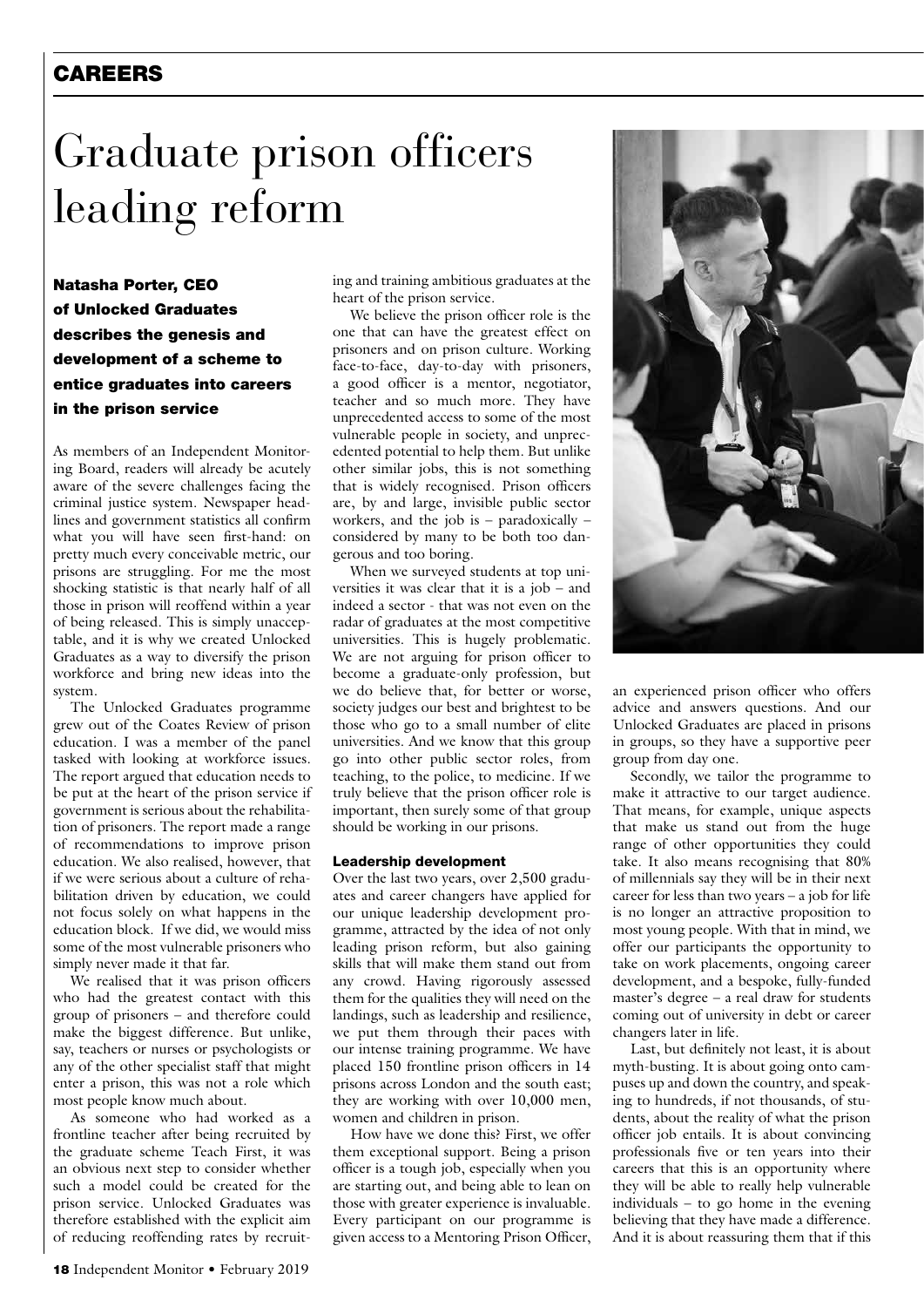

is an idea that appeals to them, they should go for it!

Of course, myth-busting goes both ways. Some people are sceptical about the impact that graduates (and Unlocked Graduates) can have. We are incredibly proud of what our officers are achieving, so it is important to dispel some of the misconceptions about what we are looking to do.

Despite our focus on those with degrees, we do not exist to prove that graduates are naturally better than pre-existing officers, or that studying at university for three years suddenly equips you to turn around a prison. We are simply trying to correct the under-representation of a demographic that most other employers are desperate to attract, and bring in some different ways of problem solving. Nor do we recognise the out-of-date stereotype of graduates as middle-class "snowflakes." Students nowadays come from all backgrounds, and our participants should be celebrated for choosing this career over easier options. In fact, one in five of our officers come from a BAME background, 80 per cent went to a state school and over half were the first in their families to go to university.

Another concern is that our participants are free to leave after two years. Given the recent issues with staff shortages, surely it is irresponsible to allow more prison officers to leave? In fact, the scale of our programme means we never planned to be the solution to any major shortfall in officer numbers. But, while we expect many of our participants to stay within the prison system (and hopefully rise up the ranks as well), we actually believe that participants leaving to pursue other careers can directly benefit the prison service as well. So much of what is wrong in prisons today is the result of what a closed-off, insular world it is. We want former prison officers to go out into society and share what they have seen, and indeed come back into the prison service with some organisational solutions from other sectors too. Consider the impact of a CEO who employs ex-prisoners, or a politician who advocates prison reform in parliament. These are also valid future paths for our Unlocked Graduates.

#### Making a difference

But if we are only employing a relatively small number of new prison officers, what hope can we really have of making any difference to the situation as is stands? This leads me to perhaps the most exciting part of the Unlocked Graduates' vision. We are supporting our participants not only to be great officers, but to be great leaders as well. We see them not only coming up with fixes, but sharing them too, in order to promote better working cultures.

This goes beyond the prisons that our officers are currently working in. We want to create a body of knowledge about what does and does not work when it comes to reducing prisoner reoffending, and make sure it is accessible and implementable across the country. That is why our Unlocked Graduates work in groups to contribute to a policy paper that will be shared with the Ministry of Justice. Starting with their first-hand experience, we are asking them to come up with evidencebased solutions to problems they have dealt with. We know there is no one-sizefits-all silver bullet for the prison system, but there are lots of incremental fixes that, together, can be transformative.

In just two years, we have gone from what some might have considered an impossible dream, to a rapidly growing organisation that is making a real difference on the ground. Not too long ago, it would have seemed fanciful that students would opt to work in prisons of all places; today, over 1,000 people have started an application to join our third cohort. There are hundreds of intelligent, passionate, motivated people out there who would never ordinarily consider working in the prison system. Our mission is to continue to get as many of them as possible to lead change from the inside.

### BOOK REVIEW



Trust and Change: Thinking Points on Therapeutic Communities Mackenzie, J, and Anthony, R.

2018 Waterside Press £16.50

This book is the result of the collective experiences of two highly qualified therapists working within Therapeutic Communities (TC). As they explain in their introduction, it is a book, "that explains the basics,..invites reflection..it has been asking to be written for many years, waking us at night with echoes and memories.."

The text provides admirably clear and straightforward descriptions of what the TC is, and how it needs to function in order to promote significant change of behaviour.

The book demystifies the TC process offering descriptions of the 'four pillars" of TC·

 Democratisation: the process of creating an atmosphere of openness, and allowance for each prisoner to be heard. Tolerance: the ability within a group of people to learn to accept individual differences, Communality: the creation of group members to take responsibility for the welfare of each other, and Reality Confrontation: one of the most challenging areas of changing ingrained patterns of behaviour often unconsciously repressed.

Many of the men and women in our prisons are severely psychologically damaged individuals who have become socialised into criminal activity and thinking, TCs are not easy for the men or women within the community as the TC is a 24/7 activity. The work within the TC aims to challenge the prisoner's previously learnt behaviour and encourage new ways of thinking, for example to replace anger or violence as a response.

The book is presented in a very accessible way for any reader who does not have an in-depth understanding of forensic psychology. It is littered with many examples from prison practice, for example from *continued on page 20*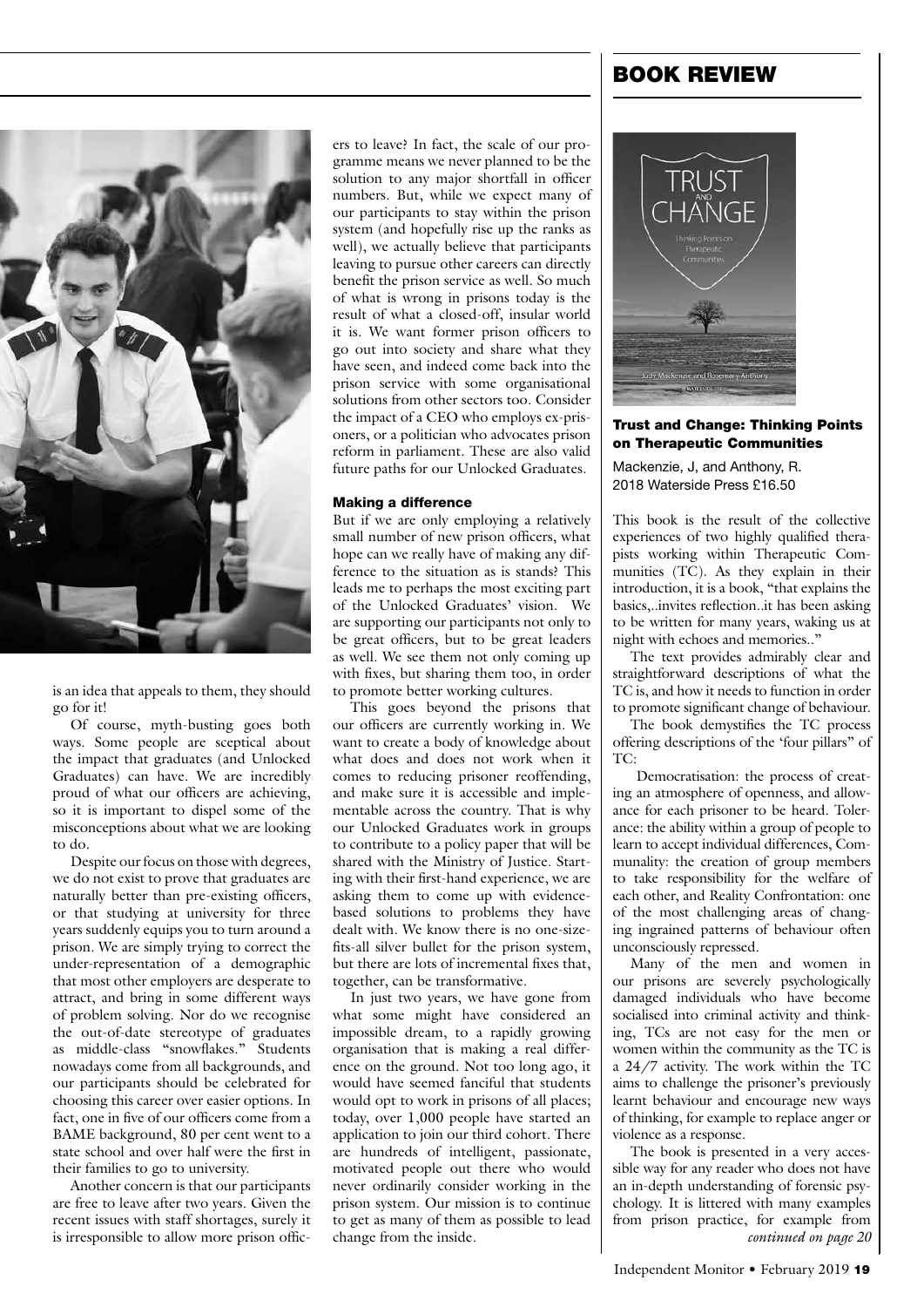# AFTER PRISON

# ReSTART - a joined up approach to a complex problem

Celia Howells is a member of the IMB at HM YOI Feltham. She describes with enthusiasm her encounter with the charity ReSTART

I am trying to sing Robbie Williams' *Angels*, but the tears I am holding back prevent the words coming out. Around me, the room is filled with enthusiastic voices of all ages. In front of me is a choir. Behind me, men who waited on my table earlier are singing their hearts out, their faces alive and full of happiness.

The reason I feel so incredibly moved is that this is no ordinary occasion, but a charity launch at The Clink, HMP Brixton. The choir comprises mainly City lawyers, who give their time to go in to prisons and sing with prisoners. The waiters are serving prisoners at HMP Brixton. They are smartly dressed, friendly, polite and personable. Those eating are a mixture of people working in the criminal justice system – mentors, donors, and those who founded and are growing the charity ReSTART.

The ReSTART team consists of a lawyer, an accountant, business start-up coaches and tax and finance specialists. ReSTART aims to reduce reoffending by creating sustainable self-employment and employment opportunities run both inside prisons and through the gate. It comprises Enterprise Exchange, Enterprise Inspiration and Beating Time. Enterprise Exchange has worked with over 1,000 people. Enterprise Inspiration is a community interest company that supports businesses set up by ex-offenders. Beating Time has worked in ten prisons and with over 400 prisoners in the last four years *(a full description of its work may be found in the September 2017* 

#### *continued from page 19*

the TCs at HMP Grendon and Dovecote, and it is evidence based. Outlines of recent research into the effectiveness of the TC are included, an important area in these days of ensuring value for money in prison rehabilitation and reduction in offending behaviour. Of note is a study at HMP Grendon which demonstrated that reoffending is at least 20% lower than in the general prison

#### *edition of the Independent Monitor – Ed)*.

A six day Start–Up course run by KPMG mentors runs alongside a continuous choir and performance programme. In addition, a dedicated coach and a support worker help overcome the mental and practical hurdles to rebuilding a life on release. After release, business and financial advice is provided, small grants can be made and an employers network helps those who want employment to find jobs.

People can only make the most of opportunities like ReSTART if their mental health is sufficiently good. Group singing significantly improves mental health and wellbeing by suppressing stress hormones and producing endorphins which make us feel positive. Psychologists have also found that choirs are the fastest way to create social bonds and a meaningful sense of social inclusion. A choir models a thriving community and what it feels like to have a place in one.

Singing develops team work – commitment, focus, listening, expressing and controlling emotion, being creative and courageous. Choirs build confidence and self-belief. Performing requires giving of oneself and developing a sense of worth. These are all essential for either employment or self-employment.

The Ministry of Justice has identified seven desistance factors which prevent reoffending:

- 1. Hope and motivation
- 2. Being able to contribute
- 3. Identifying yourself as something other than 'criminal'
- 4. Being believed in
- 5. Being economically active
- 6. Having supportive relationships
- 7. Having somewhere to live

As well as directly addressing five of the above factors, ReSTART helps prisons improve their outcomes on Purposeful

population after a minimum exposure to the TC experience of two years.

The writing style is engaging and at times conversational, occasionally prompting questions to the reader, and encouraging personal reflection. There are chapters on how 'boundaries' with prisoners need to be maintained, sections on 'grief and loss' or 'failure to mourn', and how these impact upon the prisoner's behaviour. There is a Activity, Decency, Safety and Resettlement.

The programme starts inside the prison with 25 men forming a choir. Ten men from the choir then join a Start-Up Course and plan a concert for employers, family and friends. Post release, a support worker provides through the gate support. Funding and professional support are available and there is access to an employers' network.

Most employment processes filter out those with criminal convictions so many opt for self-employment. A "Dragons' Den" style fun day enables prisoners to pitch their ideas for self-employment. Corporates can bring their entire team to a Business Challenge Day.

The programme runs for 15 weeks, costing  $£1,400$  per prisoner. Given that the cost of reoffending is around  $£290,000$ per prisoner, ReSTART is a highly cost effective means of helping ex-offenders.

I'll leave the last word to Gavin, who at the age of 30, has been in prison 18 times. During his last sentence he kicked his drug habit, was the brains behind the winning team at Business Challenge Day and sang a solo in front of 40 people backed by the choir. This gave him the confidence to apply for a job and he started work with Blue Sky, one of ReSTART's employment partners. "Finding Choir was wicked. It brought me out of my shell and made me feel good. I've met some lovely people. This time last year I wouldn't have got that interview and if I had I wouldn't have turned up."

*Beating Time www.choirsbeatingtime.org Enterprise Exchange www.enterpriseexchange.org.uk Enterprise Inspiration www.enterpriseinspiration.co.uk*

chapter on additional therapeutic aspects, such as small groups and complementary therapies.

This text is an excellent introduction to TC work and is valuable for any IMB member whether working in a TC applied prison, or not. It deserves to be on all IMB members reading lists. *Dr Rob Wondrak*

*IMB Chair HMP Grendon*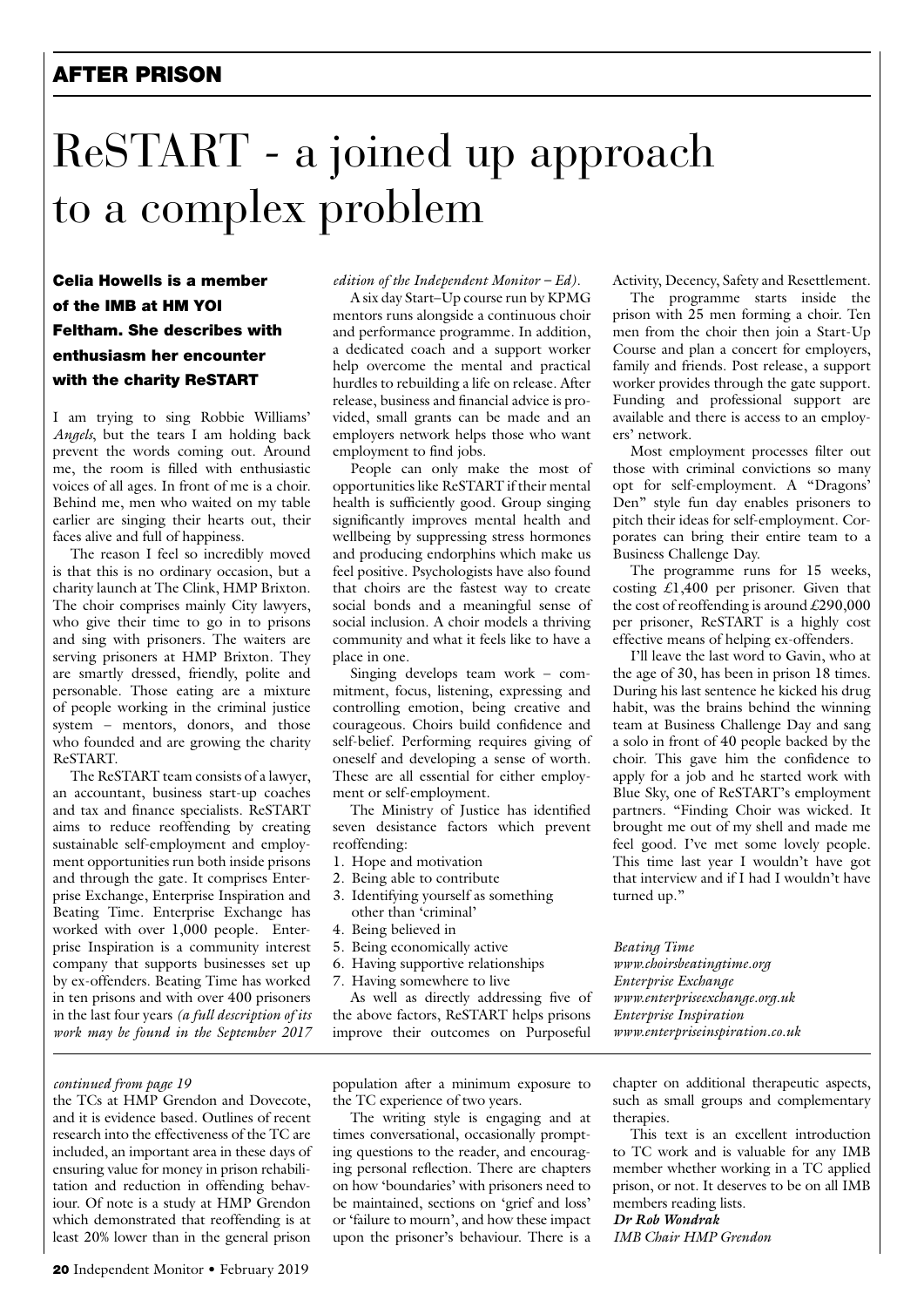# AMIMB WORKSHOP

# Monitoring segregation

### On 13 November 2018 AMIMB held a workshop on the topic of "Segregation" looking at how we can monitor it more effectively. Anne Rogers of Brixton IMB provides this report.

The opening speakers were Jade Glenister, Assistant Coordinator of the UK National Preventative Mechanism (UK NPM) and Senior Policy Officer at HMIP and Dr Kimmett Edgar, Head of Research at the Prison Reform Trust (PRT). The IMB role in the UK NPM, covered by Article 19 of the Optional Protocol to the Convention Against Torture (OPCAT), is 'to regularly examine the treatment of detainees and make recommendations to authorities to ... prevent torture and other ill-treatment'.

While the UK NPM has never identified an instance of torture, it does find and make recommendations about ill-treatment. It is currently producing some written guidance with respect to ill-treatment in the use of force and restraints, personal dignity in detention and the physical conditions of the place of detention. The IMB secretariat produces an annual assessment of compliance on behalf of boards, but the UK NPM also welcomes direct approaches from individual IMBs and can advise how best to raise our concerns with Ministers or HMPPS.

Kimmett Edgar's recent report on segregation, 'Deep Custody', co-written by Dr Sharon Shalev and available on the PRT website, found that almost two out of five prisoners had engineered their segregation – generally to avoid debts or drugs on the main wings and/or to precipitate a transfer. A small minority of prisoners prefer the relative peace of segregation and the better access to staff that it offers. However, PSO 1700 is clear about the risk to mental and physical health of continued isolation, which often aggravates the behaviours that led to segregation, and it is important that it is truly an option of last resort.

The speakers suggested that IMB members checked that:

• other options were considered prior to segregation;

• the nurse making the segregation risk assessment knew the prisoner well enough to make a sound judgement

• Segregation Review Boards were multidisciplinary, with decision-making shared among members, including the prisoner and the sending wing

• plans for reintegration were considered from the outset

• phased reintroduction to normal location was considered

• the unit was clean, safe and well-maintained

• special clothing was used only very exceptionally (there are other ways of keeping someone safe than removing their clothing)

• segregated prisoners were given an explanation of the regime and received it consistently

• access to regime (showers, phone, exercise, reading material) and in-cell facilities (radios, TVs, kettles) were restricted only after individual risk-assessment and not denied as a matter of policy

• segregation did not lead to solitary confinement (defined as 22 hours or more without meaningful human contact: being given food or medication, a quick check or hello through the door is not enough – a proper conversation is required).

In the case of prisoners self-isolating on the main wings, having a cellmate might not be enough to avoid solitary confinement, depending on the relationship.

During the afternoon there were presentations from Sharon Whitmore (Safety Lead for the London Prison Group) and Professor Geoff Shepherd (HMP Bedford IMB).

#### Defensible decisions

Sharon ensures that prisons in her area make defensible decisions about segregating men on open ACCTs and continuing segregation beyond 42 days. She underscored the importance of all segregated prisoners having a reintegration plan from the moment of their arrival in segregation as well as adequate peer support (eg from Listeners).

Sharon was open to local policy variations for segregated prisoners as long as decisions were adequately justified. Variations certainly exist: members present described conditions where difficult-tomove segregated prisoners could be transferred from prison to prison in one local area in a 'virtual seg'; had no access to in-cell electricity; had no access to TV regardless of IEP status (very common); had no access to coats in order to take outside exercise in cold weather; were not allowed trainers (only slippers) other than for outdoor exercise. Asked about mental health training for segregation officers she pointed out that all would have SASH mental health training (which I thought was mandatory for all uniformed staff, but might have expected seg staff to need additional skills). She did however confirm that a prison should be able to provide a coat for any prisoner (whether or not in the seg), and that all segregated prisoners should have access to a radio. She also said that it was good practice for there to be a core group of governors who led segregation review boards, so that there was continuity of information across boards. She suggested boards invited the regional Safety Lead to a board meeting.

Geoff Shepherd described some focused monitoring by the IMB at HMP Bedford into the standard of ACCT documents. He was critical about the poor level of completion of ACCTs, particularly the lack of individualisation of risk-assessments and care maps. His professional experience as a clinical psychologist is that outcomes are improved significantly by focusing on understanding the individual and taking their risk triggers and coping strategies into account.

Yet in Bedford IMB's interviews of 20 men who were on an ACCT or had been very recently:

• only 42% felt that they had been listened to and involved in the ACCT process

• of the 59% who were able to identify particular times or places when their feelings of self-harm were the strongest, this information was recorded in fewer than half of their caremaps.

• most prisoners could identify coping strategies which they had found helpful in the past, but only in 25% of cases were these recorded in the ACCT

• only 30% felt that frequent observation was helpful and yet 63% had felt unable to influence the frequency of observation

The PPO Annual Report (2017) commented that, 'current prison suicide prevention measures are badly in need of updating and streamlining'…... 'without which we can question their fitness for purpose'. Until they have been reviewed and revised Geoff recommends that IMBs check ACCTs for the sort of individualised information he describes and press for more involvement of prisoners in the evaluation of ACCTs and in ACCT training for staff. *[An article by Geoff Shepherd on Bedford IMB's research appears in the December 2017 edition of the Independent Monitor – Ed]*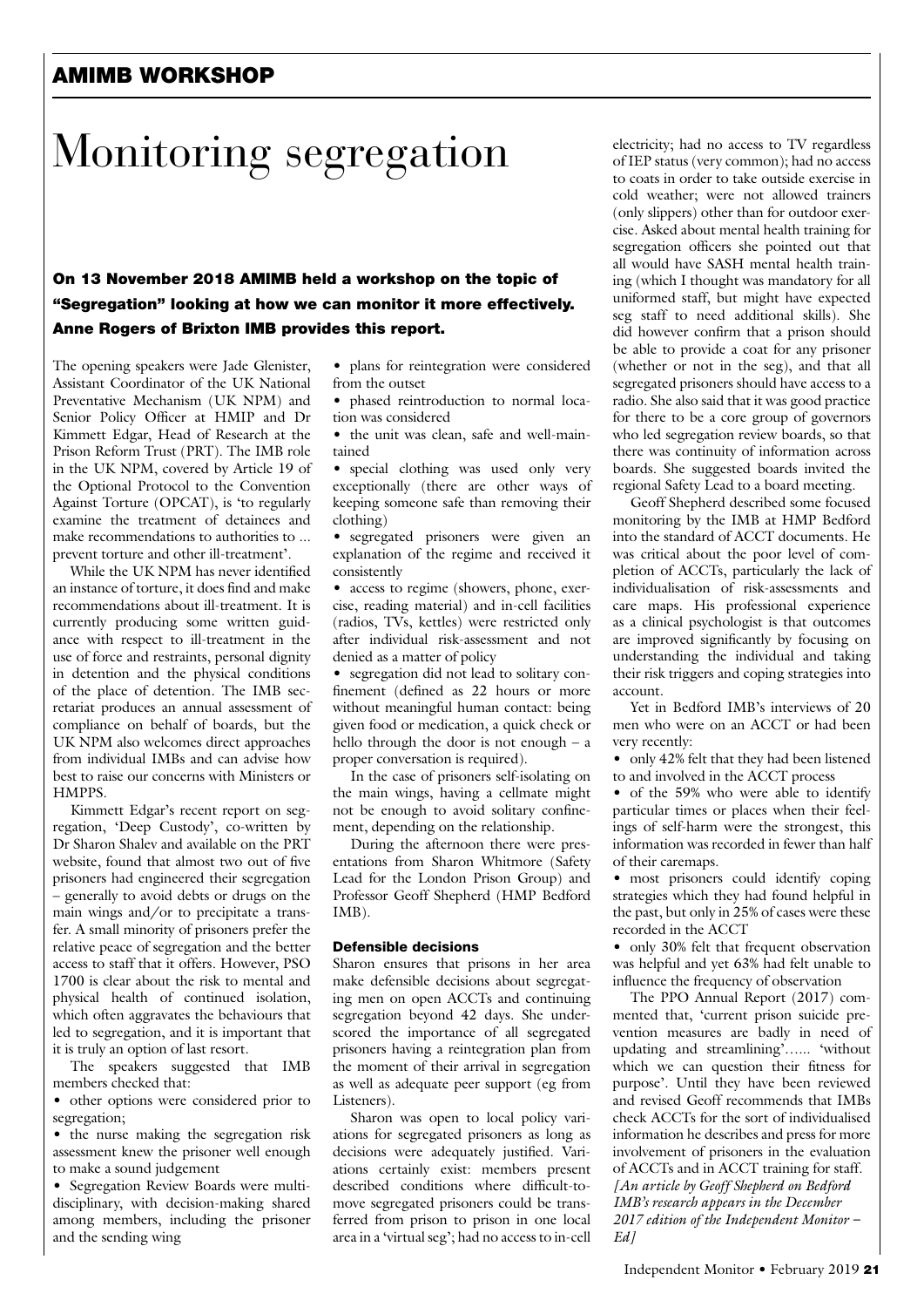# INSPECTIONS

# Report summaries

### Patience Seebohm of the Pentonville IMB selects and summaries some recent reports from IMBs and the Inspectorate

#### Bedford (Local, Cat B)

Bedford prison holds up to 487 men in a mix of Victorian and 1990s accommodation. In September 2018 HMCIP invoked the Urgent Notification (UN) protocol, finding standards had dangerously declined since 2009, continuing unchecked despite a riot, a Performance Improvement Plan (2016) and finally Special Measures (May 2018). Inspectors feared a complete breakdown in order and discipline, with assaults on officers the highest in the country and use of force nearly three times higher than at similar prisons. Most officers lacked experience; prisoners were often insubordinate with impunity. The adjudication system was in disarray. Lack of funding and technology hindered drug reduction; one in five prisoners acquired a drug habit here. High numbers selfharmed, receiving little support. Living conditions were dire: rat-infested, with huge arrears of repairs and decrepit facilities. Few men attended activities. Those with disabilities often relied on other prisoners for help. Inspectors questioned whether prison leaders could achieve the necessary change. In response, the MoJ reduced the prison population, increased funding and training with several new initiatives.

The IMB covered the year ending June 2018, but as they wrote their report the inhumane conditions and violence worsened; the Board concurred with the UN in September. Earlier there had been some improvements, but efforts were undermined by instability in the regime, inexperienced staff and the lack of a decent environment. The IMB found mental health services inadequate, the Segregation Unit 'appalling', and the planned implementation of Universal Credit 'scandalous' as released men would have to wait 8 weeks for benefits.

#### Deerbolt (YOI and Adult Training prison, Cat C)

Deerbolt, County Durham, opened in

1973 as a purpose-built borstal. When HMCIP visited in April 2018 it held 408 offenders. All had at least six months left to serve; over half were deemed to pose a high risk to others. Safety and respect were 'reasonably good', but violence and drug abuse had risen while use of force needed closer governance. Access to work and education was poor, with a third of the young men said to be unlocked for less than two hours a day. No programmes addressed sexual offences. Deerbolt had no resettlement function but in 2017 180 prisoners were directly released, receiving insufficient support. HMCIP felt the management could, with Prison Service support, address these issues.

The IMB (2016/17) also reported a mixed picture of supportive treatment alongside significant concerns. Staff shortages and turnover were blamed for constraints in the regime. The failure of contractual services, especially those provided by Amey for transport and maintenance, frustrated fair treatment and resettlement support. The geographical isolation of Deerbolt limited family contact and visits. Where resources allowed, however, staff addressed limitations and maintained a decent environment.

#### Kirkham (Open Cat D)

HMCIP visited Kirkham, near Preston, in June 2018 when it held 589 men of all ages. Most were serving long sentences (over 4 years to life) and came to Kirkham for resettlement. Prisoners felt safe; there was little violence, bullying or use of force. However, staff/ prisoner relationships were often poor and disrespectful. The food, health services and (relatively modern) physical environment were good but equality issues needed more attention. Learning, skills training and ROTL were good; previous high levels of absconding were reducing. Resettlement support was good. Overall, Kirkham was an effective prison.

The IMB (2017) found treatment to be fair and humane. Living accommodation was good but there were continuing issues with the maintenance contractor, Amey, particularly affecting showers, toilets, heating and water. Prisoners questioned access to ROTL while absconding was high. The IMB welcomed prisoner consultations and good prisoner property processes.

#### Manchester (Core Local, Cat A and B)

When HMCIP visited Manchester (June 2018) it held 940 men including 32



#### Bedford

Cat As in a separate unit. Management anticipated an imminent transition to a Cat B training prison, retaining its high security unit. Inspectors found conditions had deteriorated in recent years. There were three self-inflicted deaths in the last six months; only rehabilitation and release remained reasonably good. Levels of violence and use of force were now similar to comparable prisons. Despite good interventions inspectors felt the prison took insufficient account of poor living conditions, staff attitudes and illicit drug use. The environment was dirty, encouraging vermin. A small but influential group of staff impeded the positive aims of the prison, although most were respectful and supportive. Despite sufficient activities being available,  $40\%$ of prisoners remained locked up during the working day. HMCIP considered that basic standards, including those regarding reception and equalities, needed improvement.

The IMB (2017/18), reporting three months earlier, thought that prisoners were treated fairly and affirmed effective partnerships to support release and employment. However, Manchester shared problems found elsewhere: failings by Amey, the maintenance contractor, generating unacceptable living conditions; staff shortages which impacted on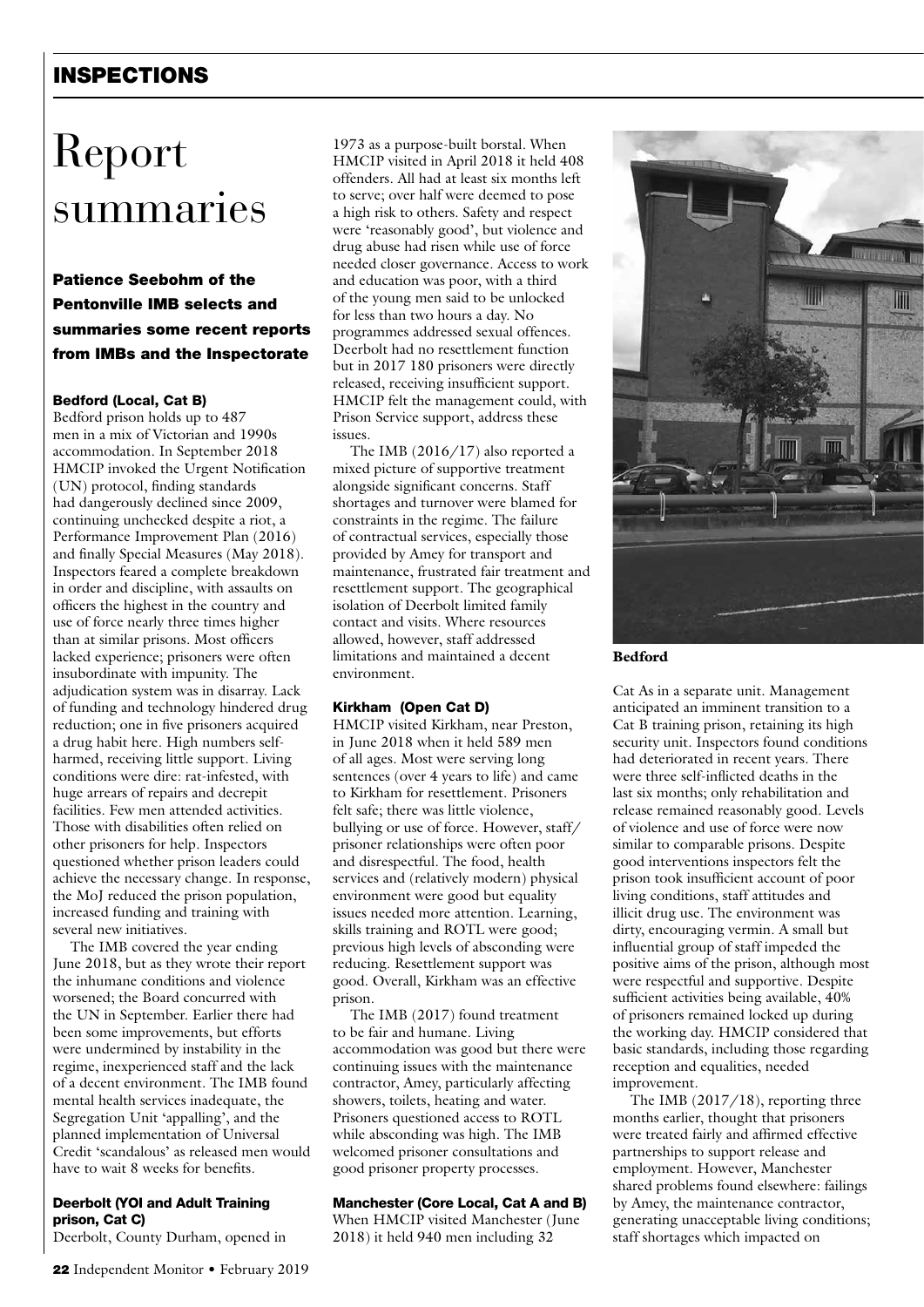

prisoner behaviour; lost property and an ageing population.

#### Styal (Closed prison for Young and Adult Women)

Women at Styal, Cheshire, are on remand, immigration detention or serving sentences ranging from days to life, often less than 3 months. Many have experienced trauma, domestic violence and abuse, intertwined with a history of self-harm, mental health issues and substance misuse. When HMCIP visited in April 2018 they were struck by the skilful staff team managing this complex population of 441 women. Accommodation in 16 Victorian houses included a drug recovery unit, mother and baby unit and open house outside the gate.

Outcomes for safety were good, as high levels of self-harming, drugs and bullying were more often addressed by interpersonal skills than disciplinary processes. Most staff were respectful and caring but staff shortages had curtailed activities. Resettlement initiatives endeavoured to break the cycle of re-offending, but were hampered by a lack of sustainable housing and community-based support.

Like HMCIP, the IMB (2017/18) criticised poor maintenance and repairs. The board thought that the poor performance of the contractor, Amey, endangered the buildings' structural stability. The board also wrote that prison was not appropriate for the many women with severe mental distress. Despite these and other issues, overall the service was good and resettlement especially so.

#### The Mount (Training and Resettlement, Cat C)

HMCIP visited The Mount, Hertfordshire, in May 2018 when most of the 978 prisoners were under 40 years old and serving long sentences, often relating to violence and drug offences. Over 130 had indeterminate sentences. In 2015 inspectors described the prison as a successful, relatively modern prison, but by 2018 it had seriously deteriorated, partly undermined by staff shortages, culminating in major disturbances in 2017. The Mount was failing in its key mission to train and rehabilitate, with insufficient work, learning and resettlement support. A quarter of those released were immediately homeless. High levels of violence often related to drugs and debt with not enough done to tackle drug use. Staff/ prisoner relationships were poor and use of force relatively high. Positive initiatives such as restorative justice needed development. Four self-inflicted deaths took place since 2015, although care for those in crisis was now good. Managers needed more resources but also needed robust strategies around achieving change.

The IMB (2017/18) pinned the start of The Mount's downward spiral to 2015 when it took on a resettlement function for young, violent men often involved with illicit drugs. Staff shortages contributed to a severe lack of safety and no predictable regime. The introduction of a limited but consistent regime sparked the riots but eventually fostered greater safety. Access to work, education and even fresh air remained poor, but were improving. Training outcomes and effective resettlement were not yet achieved; lack of housing prevented men taking up employment.

#### Tinsley House Immigration Removal Centre (IRC)

Tinsley House IRC, close to Gatwick airport, comprises an adult centre and family detention accommodation in separate units, inspected separately by HMCIP in April 2018. G4S managed these and the neighbouring IRC, Brook House. Most of the 137 detainees were in the adult centre, which was found to be calm and stable. While staff / detainee relationships were generally good, many detainees were deeply anxious about their future, at risk of self-harm and without enough to do. Rule 35 protection, whereby those tortured will not be detained, was failing. Yet help for those in crisis was generally good and welfare support was excellent. The Pre-Departure Accommodation for families had been used for 19 families in 11 months; only four were deported, suggesting that fewer could have been detained given the damaging impact of detention especially on children who saw their parents restrained and distressed. However care and support were good and most families left within three days.

The IMB (2017) found that on the whole detainees felt safe and were treated respectfully. Key complaints were around reduced unlock time and reduction of rooms for worship from three to two which led to a petition from Muslims (the largest faith group) and others. These problems remained unresolved. Other complaints included IT, food, healthcare and boredom.

#### Wakefield (High Security, Cat A and B)

Wakefield is a lifer centre focused on those convicted of serious sexual offences. When HMCIP visited in June 2018 it held 709 men, of whom 60% had life or IPP sentences. Almost half were aged between 50 and 91 years. The prison was respectful and calm with an atmosphere of good order, safety, security and decency. Prisoner/officer relationships were good, strengthened by key workers, but BAME men were less satisfied. Purposeful activities were increasing but not yet sufficient. HMCIP were impressed by initiatives and good work across all healthy prison tests. In contrast, delays in transferring prisoners under the Mental Health Act were especially acute here, prompting the Chief Inspector to call upon the Prisons Minister for crossdepartmental action. These delays partly explained the unacceptable average of a five month stay in segregation.

The IMB, reporting nearly a year earlier (2016/17), made similarly positive observations, commending the ethos of responding to prisoners with humane, person-centred interventions. However, they were also concerned about the long period some people with severe mental ill-health and others remained in segregation. They criticised inadequate resources for older prisoners and the contractor, Amey, for delays which put at risk the ageing fabric of the prison buildings.